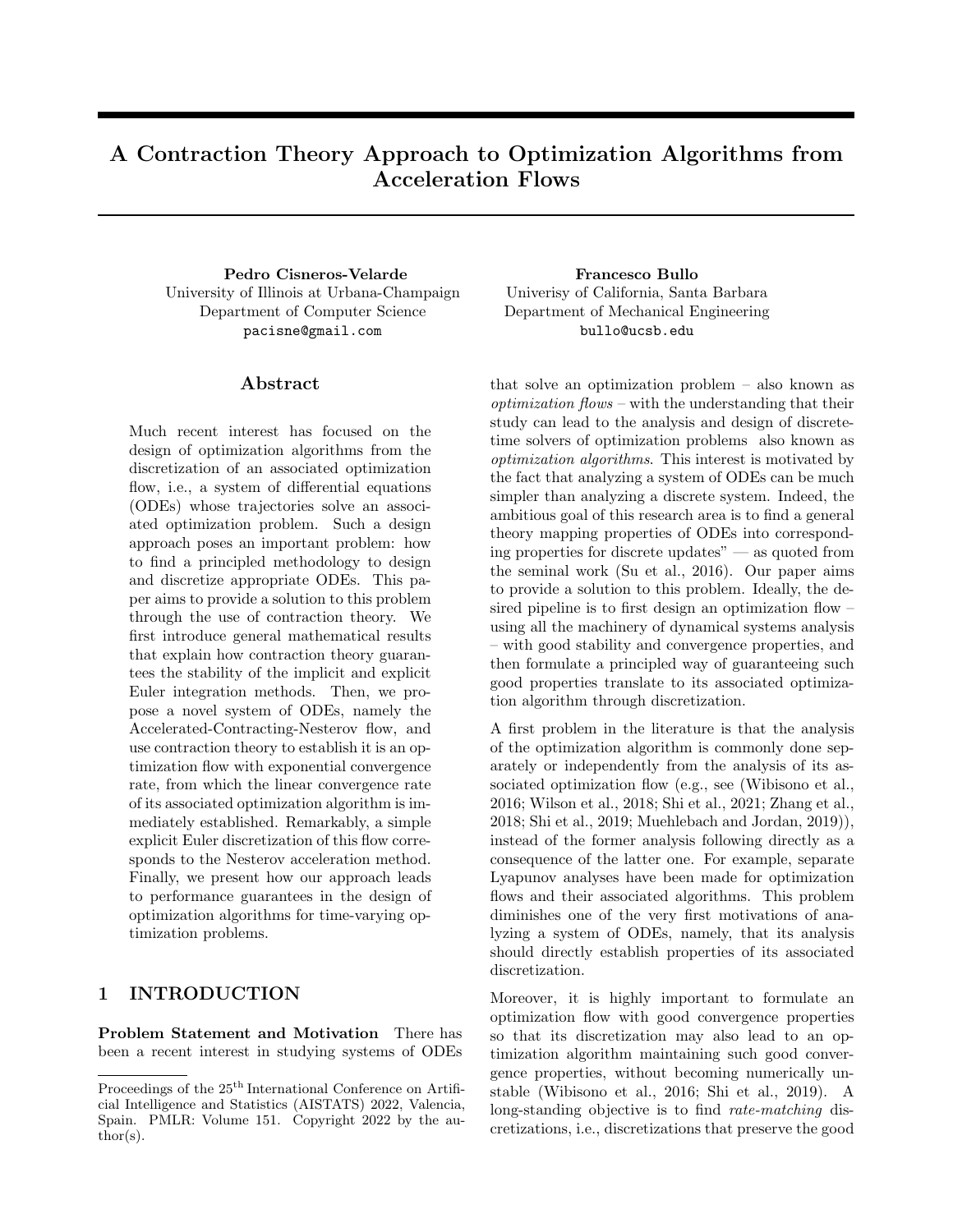convergence rate performance from the optimization flow to the optimization algorithm.

Our paper aims to propose a solution to the aforementioned two problems by using contraction theory and by proposing the Accelerated-Contracting-Nesterov optimization flow, respectively. Contraction theory provides a principled approach for directly establishing the convergence properties of the optimization algorithm directly from the analysis of its associated optimization flow. For example, our approach directly translates the exponential convergence rate of the proposed optimization flow to a linear convergence rate for the optimization algorithm.

We also mention that, to the best of our knowledge, no previous work in the literature relevant to the design of (discrete-time) optimization algorithms from optimization flows has considered the case where the objective function associated to the optimization problem is time-varying, i.e., where the optimal solutions vary through time and form a trajectory. In this setting, the objective is to design an optimization flow and optimization algorithms that are able to track the time-varying optimal solution up to some bounded error. In this paper, we use contraction theory to directly establish the tracking performance of our proposed optimization flow and its associated optimization algorithms. Time-varying optimization has found diverse applications in machine learning, signal processing, robotics, etc.; e.g., see (Simonetto et al., 2020) and the references therein. We must mention the existence of prediction-correction methods (Bastianello et al., 2020) which consist on sampling a continuoustime time-varying optimization problem on fixed intervals of time and then finding approximate solutions to the full optimization problem within the sampling intervals. These methods are not within our problem's scope because we are interested in obtaining optimization algorithms whose dynamics directly track the solution trajectory of the problem.

Literature Review There is a large growing literature on the analysis and design of optimization algorithms based on ODEs, so we limit ourselves to mentioning some representative works. The seminal works (Su et al., 2016; Shi et al., 2021) propose systems of ODEs based on continuous approximations or versions of the Heavy-ball and the Nesterov acceleration methods, providing a thorough analysis of these optimization flows with the purpose of gaining more insights about the momentum or acceleration phenomenon in their discrete-time counterparts. Examples of works that design optimization algorithms by direct discretization of optimization flows include: the use of optimization flows derived from variational approaches (Wibisono et al., 2016), the use of both explicit and implicit Euler discretizations (Wilson et al., 2018; Shi et al., 2019), the use of Runge-Kutta integrators (Zhang et al., 2018), the use of semi-implicit Euler integration Muehlebach and Jordan (2019), the use of opportunistic state triggering (Vaquero and Cortes,  $2019$ ), the use of symplectic methods (França et al., 2020; Shi et al., 2019). Most of the previous works are based on Lyapunov analysis, as well as on the discretization of the ODEs proposed in the works (Su et al., 2016; Shi et al., 2021) or a generalization of them.

To the best of our knowledge, only the approaches based on symplectic integration and opportunistic state triggering allows for a principled way of discretizing optimization flows while preserving good convergence properties and without the need to do an independent analysis of the discretizations. In this way, these works are closer in spirit to the approach in this paper; however, in contrast to them, our paper uses the classic implicit and explicit Euler integration methods.

Contraction theory is a mathematical tool that analyzes the incremental stability of dynamical systems, i.e, whether two different trajectories of a dynamical system converge or at least do not diverge towards each other, and has a long history of development in the control theory community (Coppel, 1965; Vidyasagar, 2002; Lohmiller and Slotine, 1998; Manchester and Slotine, 2017). An introduction and survey can be found in (Aminzare and Sontag, 2014). Contraction theory has been used in the analysis of optimization flows associated to certain classes of constrained optimization problems (Nguyen et al., 2018; Cisneros-Velarde et al., 2021), distributed systems (Boffi and Slotine, 2020), and connections with gradient flows has been made (Wensing and Slotine, 2020). Parallel to this development, an important concept that implies contraction, known as the one-sided Lipschitz condition, has been used in numerical analysis (Hairer et al., 1993). Contraction theory has recently found applications in neural networks (Revay and Manchester, 2020).

Contributions Our contributions are as follows:

• We establish how the contraction analysis of a dynamical system immediately characterizes the stability of its associated implicit and explicit Euler integrations. We consider the case where the dynamical system is contracting and time-varying without necessarily possessing the same equilibrium point at all times; the time-invariant case follows immediately. In the case of the implicit Euler method, compared to the work (Desoer and Haneda, 1972), our results: 1) do not assume the vector field to be continuously differentiable; 2)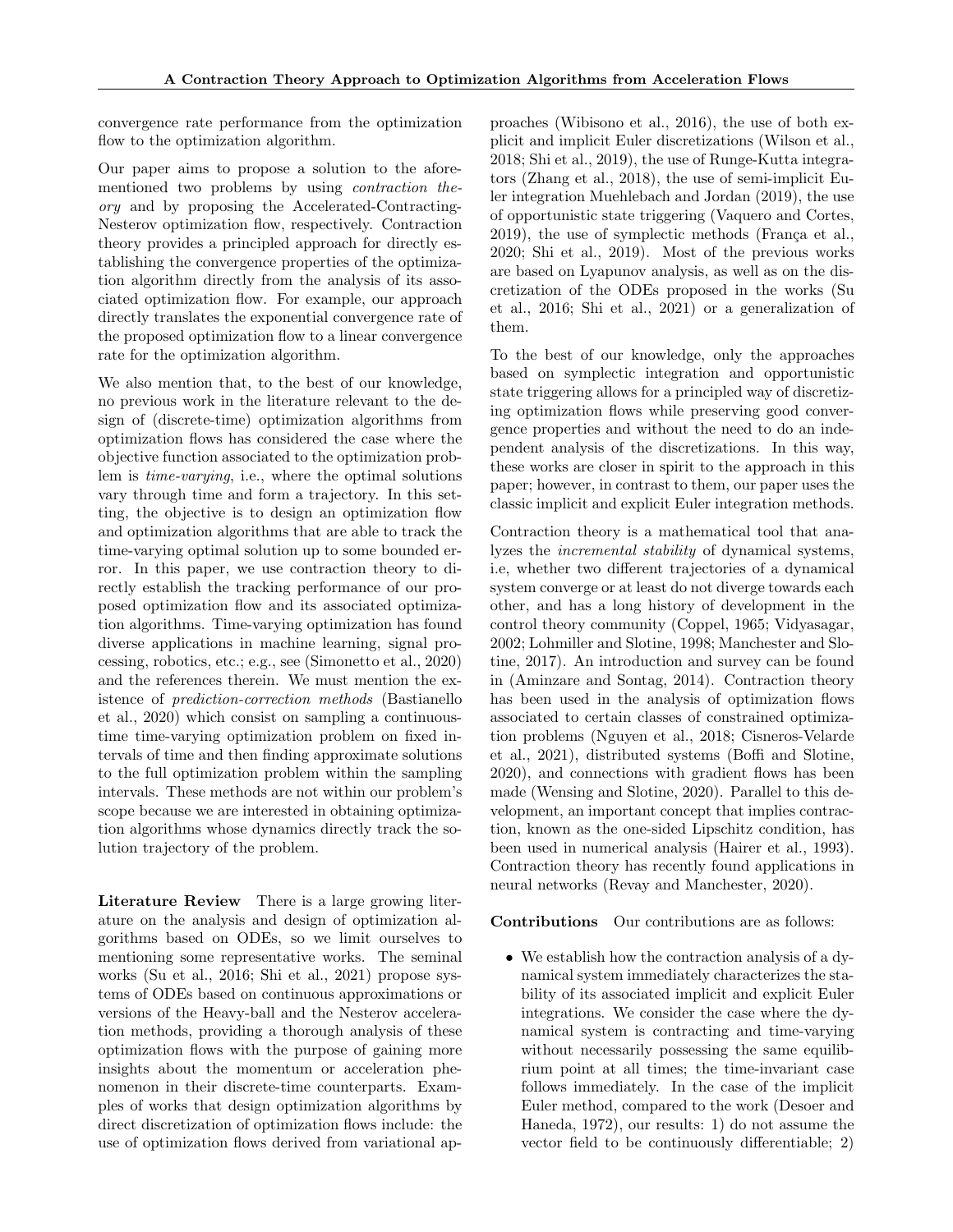consider the case where the contraction rate can be time-varying; and 3) use the one-sided Lipschitz condition. In the case of the explicit Euler method, our results generalize the classic forward step method from the theory of monotone operators (Ryu and Boyd, 2016) because we consider the case of time-varying contraction rates.

For the rest of contributions, we remark that we consider a differentiable, strongly convex objective function with Lipschitz smoothness — a commonly used class of functions for the theoretical analysis of optimization flows and their discretization schemes, e.g., (Su et al., 2016; Wilson et al., 2018; Shi et al., 2021; Vaquero and Cortes, 2019; Shi et al., 2019; Muehlebach and Jordan, 2019), and even for other state-of-the-art solvers for time-varying optimization, e.g., (Bastianello et al., 2020).

- We formulate a system of ODEs called the ACcelerated-COntracting-NESTerov (ACCON-EST) flow, and we prove it is an optimization flow with exponential convergence using contraction theory, from which we directly prove that both its implicit and explicit Euler integrations have linear convergence. For the implicit integration, rate-matching and acceleration is guaranteed. For the appropriate integration step, the explicit Euler integration of this system is the Nesterov acceleration method and thus has rate-matching and acceleration too.
- Our contraction analysis for the ACCONEST flow implies the existence of a simple quadratic Lyapunov function for the optimization flow, as opposed to other more complex Lyapunov functions or energy functionals used in previous works, e.g., see (Su et al., 2016; Shi et al., 2019). Proving that the optimization flow is contracting provides additional robustness results that a Lyapunov analysis does not generally imply, such as strong input-tostate stability guarantees and finite input-state gains (Davydov et al., 2021). Moreover, a contracting system is guaranteed to have fast correction after transient perturbations to the trajectory of the solution, since initial conditions are forgotten.
- Finally, we extend our analysis to the case of time-varying optimization, i.e., where the objective function varies through time. Contraction theory provides guarantees for the tracking of the time-varying optimization solution based upon the analysis done for the time-invariant case. We show that the ACCONEST flow and its discretizations have a tracking error that is uniformly ultimately bounded.

Paper Organization Section 2 has notation and preliminary concepts. Section 3 has results on contraction theory and stability of discretizations. Section 4 uses contraction theory to analyze a proposed optimization flow and its associated optimization algorithms. Section 5 analyzes the time-varying case. Section 6 is the conclusion.

The proofs for the results in Section 3, Section 4, and Section 5 are found in the supplementary material.

## 2 PRELIMINARIES AND NOTATION

#### 2.1 Notation and Definitions

Consider  $A \in \mathbb{R}^{n \times n}$ . If A only has real eigenvalues, let  $\lambda_{\min}(A)$  be its minimum eigenvalue and  $\lambda_{\max}(A)$  its maximum one. Let  $I_n$  be the  $n \times n$  identity matrix. Let  $\|\cdot\|_p$  denote the  $\ell_p$ -norm, and when the argument of a norm is a matrix, we refer to its respective induced norm. The matrix measure associated to norm  $\|\cdot\|$ is  $\mu(A) = \lim_{h \to 0^+} \frac{\|I_n + hA\| - 1}{h}$ . Given invertible  $Q \in$  $\mathbb{R}^{n \times n}$ , let  $\|\cdot\|_{2,Q}$  be the weighted  $\ell_2$ -norm  $\|x\|_{2,Q} =$  $||Qx||_2, x \in \mathbb{R}^n$ , and whose associated matrix measure is  $\mu_{2,Q}(A) = \mu_2(QAQ^{-1}).$ 

Let  $1_n$  and  $0_n$  be the all-ones and all-zeros column vector with *n* entries respectively. Given  $x_i \in \mathbb{R}^{k_i}$ , let  $(x_1, \ldots, x_N) = \begin{bmatrix} x_1^\top & \ldots & x_N^\top \end{bmatrix}.$ 

Consider a continuously differentiable function  $f$ :  $\mathbb{R}^n \to \mathbb{R}$ . We say f is L-smooth if  $\|\nabla f(x) - \nabla f(y)\|_2 \leq$  $L\|x-y\|_2$ ,  $L>0$ , for any  $x, y \in \mathbb{R}^n$ ; and  $\mu$ -strongly convex if  $\mu \|x - y\|_2^2 \le (\nabla f(x) - \nabla f(y))^{\top} (x - y), \mu > 0,$ for any  $x, y \in \mathbb{R}^n$ . Let  $\mathcal{S}_{\mu,L}^1$  be the set of continuously differentiable functions on  $\mathbb{R}^n$  that are L-smooth and  $\mu$ -strongly convex, and denote by  $\kappa := \frac{L}{\mu}$  the condition number of any function belonging to this set.

Consider a dynamical system  $\dot{x} = g(x, t)$  with vector field  $g: \mathbb{R}^n \times [t_0, \infty) \to \mathbb{R}^n$ ,  $x \in \mathbb{R}^n$ ,  $t \ge t_0$ . We assume that a solution exists under any initial condition. Let  $t \mapsto \phi(t, t_0, x_0)$  be the trajectory of the system starting from  $x_0 \in \mathbb{R}^n$  at time  $t_0 \geq 0$ . We say g is uniformly  $\ell$ -Lipschitz continuous with respect to norm  $\|\cdot\|$  if  $||g(x, t) - g(y, t)|| \leq \ell ||x - y||, \ell > 0$ , for any  $x, y \in \mathbb{R}^n$ , and for every  $t > 0$ . The *implicit Euler* discretization or method with constant discretization or integration step-size  $h > 0$  of this dynamical system with  $t_0 =$ 0 is:  $y_{k+1} = y_k + h g(y_{k+1}, (k+1)h), k = 0, 1, ...,$ with given  $y_0 \in \mathbb{R}^n$ . The *explicit Euler* discretization or method with constant discretization or integration step-size  $h > 0$  of this dynamical system with  $t_0 = 0$ is:  $y_{k+1} = y_k + h g(y_k, kh)$ ,  $k = 0, 1, ...,$  with given  $y_0 \in \mathbb{R}^n$ .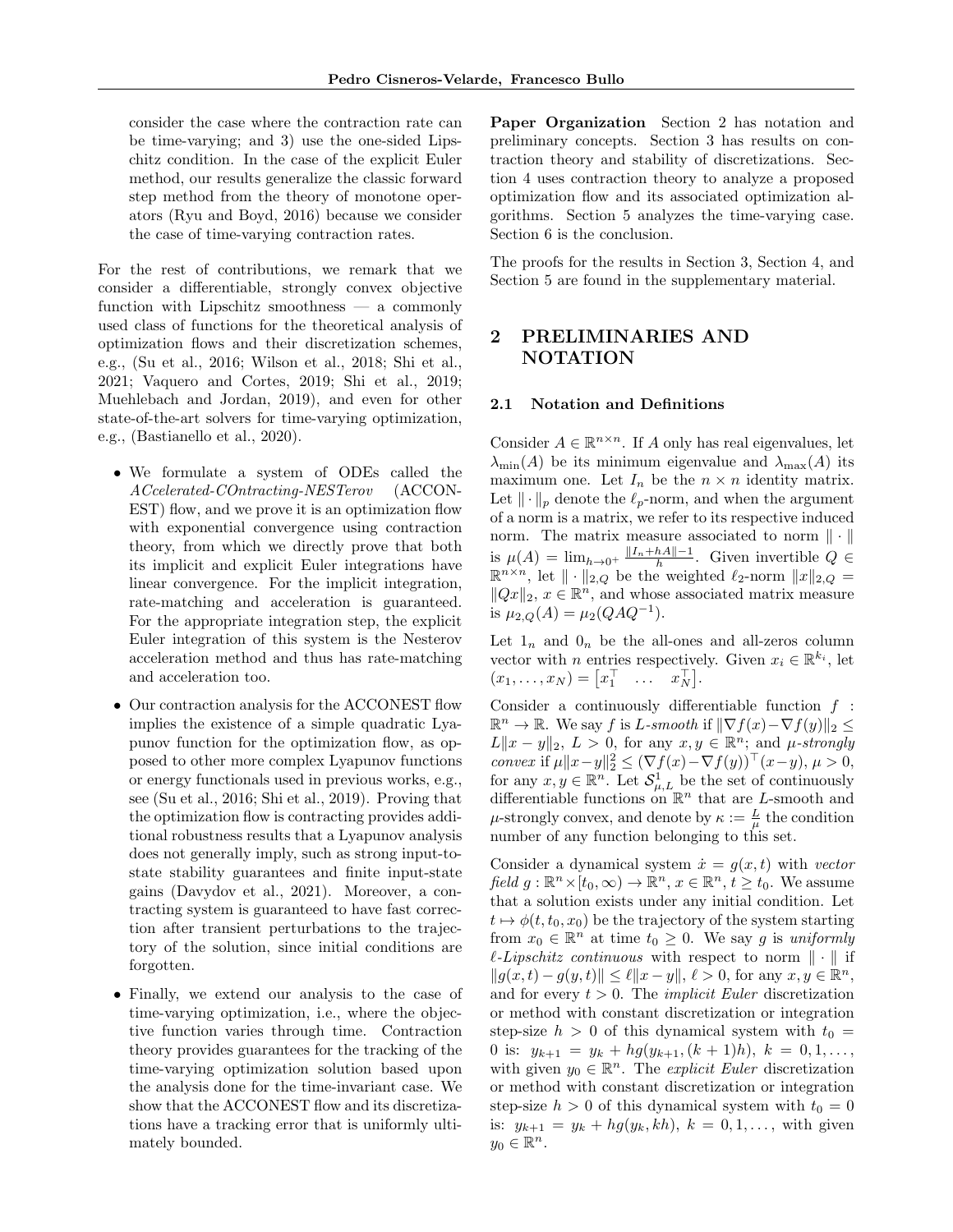#### 2.2 Review of Basic Results on Contraction Theory

The following results will be useful throughout the paper; e.g., see references (Ladas and Lakshmikantham, 1972; Davydov et al., 2021).

Theorem 2.1 (Characterizations of contracting systems). Consider the dynamical system  $\dot{x} = g(x, t)$  with  $x \in \mathbb{R}^n$ . Pick a symmetric positive-definite  $P \in \mathbb{R}^{n \times n}$ and an integrable function  $\bar{\gamma} : [t_0, \infty) \to \mathbb{R}$ . Then, the following statements are equivalent

- 1.  $\|\phi(t, t_0, x_0) \phi(t, t_0, y_0)\|_{2, P^{1/2}} \leq e^{-\int_{t_0}^{t} \bar{\gamma}(s) ds} \|x_0 ||y_0||_{2, P^{1/2}}$ ;
- 2. the one-sided Lipschitz condition  $(y (x)$ <sup>T</sup> $P(g(x,t) - g(y,t)) \leq -\overline{\gamma}(t) \|x - y\|_{2, P^{1/2}}^2$ holds for every  $x, y \in \mathbb{R}^n$  and  $t \ge t_0$ .

If f is continuously differentiable, then the previous statements are also equivalent to

3.  $\mu_{2,P^{1/2}}(Dg(x,t)) \leq -\bar{\gamma}(t)$  for every  $x \in \mathbb{R}^n$  and  $t \geq t_0$ ; where  $D(\cdot, t)$  is the Jacobian of  $g(\cdot, t)$ .

Any dynamical system that satisfies any of the conditions in Theorem 2.1 with  $\int_{t_0}^t \bar{\gamma}(s)ds > 0$  for any  $t \ge t_0$ is said to be contracting (with respect to  $\|\cdot\|_{2,PI/2}$ ) or have the *contraction* property, and  $\bar{\gamma}(t)$  is the contraction rate. The contraction rate is time-invariant when  $\bar{\gamma}(t) \equiv \gamma$ .

The central and most challenging part of determining if a system is contracting is to find an adequate symmetric positive-definite matrix  $P \in \mathbb{R}^{n \times n}$  that establishes its contraction respect to  $\|\cdot\|_{2,P^{1/2}}$ .

Theorem 2.2 (Characterization for homogeneous systems). Consider the homogeneous or time-invariant dynamical system  $\dot{x} = g(x)$  with  $x \in \mathbb{R}^n$ . Pick a symmetric positive-definite  $P \in \mathbb{R}^{n \times n}$ . If the system is contracting with contraction rate  $\gamma > 0$  and respect to  $\|\cdot\|_{2, P^{1/2}}, \, then$ 

- 1. there exists a unique equilibrium point  $x^*$ ;
- 2.  $x^*$  is exponentially globally stable with Lyapunov  $\text{functions } V(x) = ||x - x^*||_{2, P^{1/2}}^2 \text{ and } V(x) =$  $||g(x)||_{2, P^{1/2}}^2$ ; and
- 3. the exponential convergence rate is  $\gamma$ .

In light of Theorem 2.1, statements 2 and 3 of Theorem 2.2 can be equivalently expressed as  $\phi(t, t_0, x_0)$ −  $x^* \| \leq e^{-\gamma(t-t_0)} \|x_0 - x^*\|$  for any  $x_0 \in \mathbb{R}^n$ .

# 3 CONTRACTION THEORY AND STABILITY OF EULER DISCRETIZATIONS

The next result establishes how the contraction analysis of a dynamical system can immediately characterize the stability of its associated implicit and implicit Euler integration.

Theorem 3.1 (Stability of the implicit Euler integration). Consider the system  $\dot{x} = g(x, t), x \in \mathbb{R}^n, t \ge 0$ , and that it is contracting with contraction rate  $\bar{\gamma}(t) > 0$ for all  $t \geq 0$  and respect to some appropriate norm  $\|\cdot\|_{2, P^{1/2}}, P \in \mathbb{R}^{n \times n}$ . Let  $(y_k)$  be a sequence generated by the implicit Euler discretization with constant integration step-size  $h > 0$ .

1. If there exists  $x^*$  such that  $g(x^*, t) = 0_n$  for all  $t > 0$ , then

$$
||y_k - x^*||_{2, P^{1/2}}\n\leq \left(\prod_{m=1}^k (1 + h\bar{\gamma}(mh))^{-1}\right) ||y_0 - x^*||_{2, P^{1/2}}, \quad (1)
$$

for  $k = 1, 2, \ldots$ ; and if additionally the contraction rate is time-invariant  $\bar{\gamma}(t) \equiv \gamma > 0$ , then there is linear convergence

$$
||y_k - x^*||_{2, P^{1/2}} \le (1 + h\gamma)^{-k} ||y_0 - x^*||_{2, P^{1/2}}.
$$
 (2)

2. If there exists a curve  $t \mapsto x^*(t)$  such that  $g(x^*(t), t) = 0_n$  for any  $t \ge 0$ , then

$$
||y_k - x^*(kh)||_{2, P^{1/2}}
$$
  
\n
$$
\leq \left(\prod_{m=1}^k (1 + h\bar{\gamma}(mh))^{-1}\right) ||y_0 - x^*(0)||_{2, P^{1/2}}
$$
  
\n
$$
+ \sum_{m=1}^k \prod_{r=m}^k (1 + h\bar{\gamma}(rh))^{-1}
$$
  
\n
$$
\times ||x^*(mh) - x^*((m-1)h)||_{2, P^{1/2}},
$$
\n(3)

for  $k = 1, 2, \ldots$ ; and if additionally the contraction rate is time-invariant  $\bar{\gamma}(t) \equiv \gamma > 0$  and  $\sup_{k=1,2,...} \|x^*(kh) - x^*((k-1)h)\|_{2,P^{1/2}} \leq \rho$  for some constant  $\rho \geq 0$ , then

$$
||y_k - x^*(kh)||_{2, P^{1/2}}
$$
  
\n
$$
\leq (1+h\gamma)^{-k} ||y_0 - x^*(0)||_{2, P^{1/2}} + \rho \sum_{m=1}^k (1+h\gamma)^{-m},
$$
\n(4)

and so

$$
\limsup_{k \to \infty} \|y_k - x^*(kh)\|_{2, P^{1/2}} \le \frac{\rho}{h\gamma}.\tag{5}
$$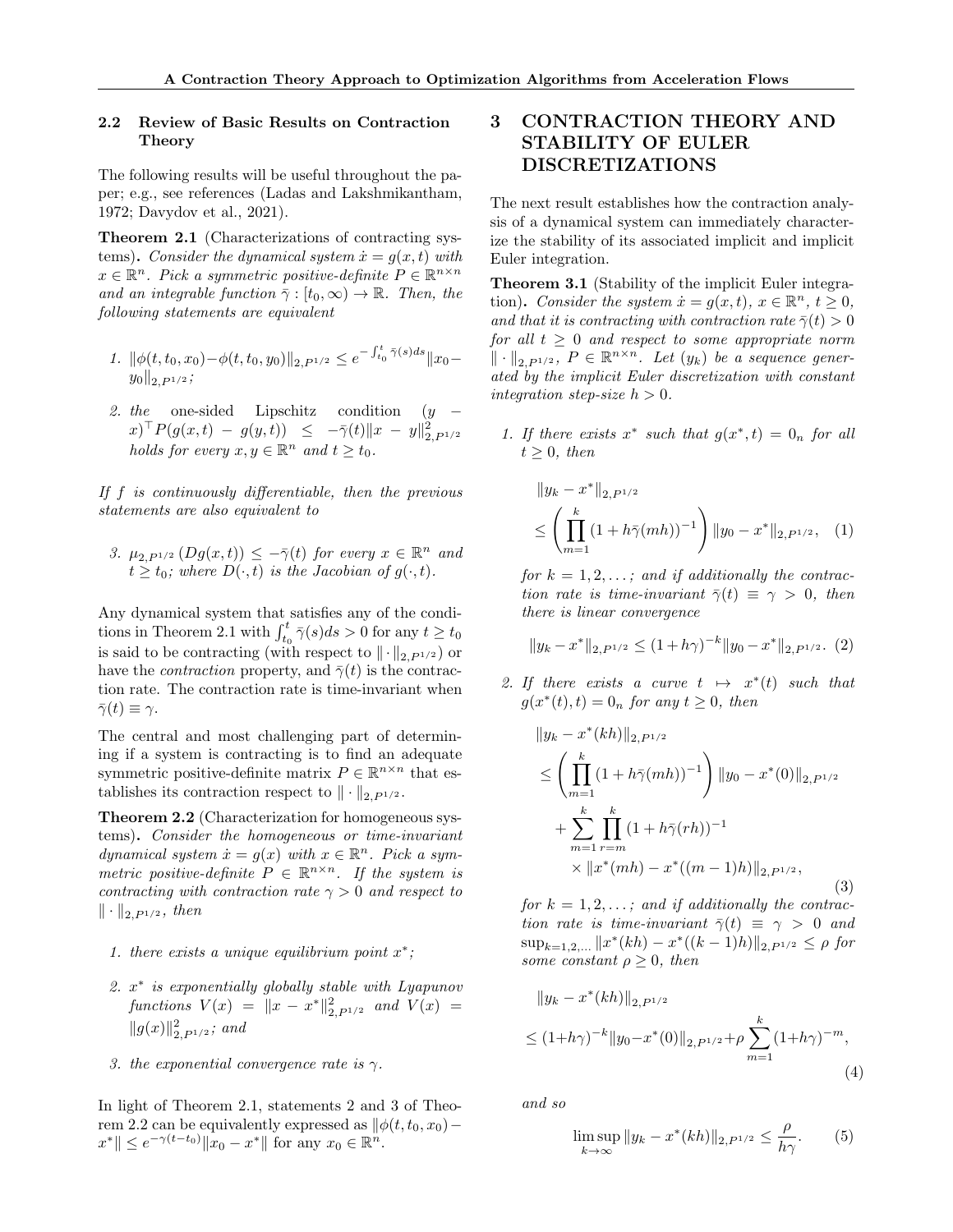Remark 3.2 (Comparison with the work (Desoer and Haneda, 1972)). Statement 1 in Theorem 3.1 was proved in (Desoer and Haneda, 1972) for the case where the vector field of the dynamical system is continuously differentiable and using the condition 3 of Theorem 2.1 along with properties of matrix measures. We also remark that Theorem 3.1 considers the case where the contraction rate can be time-varying, unlike (Desoer and Haneda, 1972).

Remark 3.3 (Rate-matching for the Implicit Euler integration). Assume the conditions of statement 1 of Theorem 3.1, with the system having a time-invariant contraction rate  $\gamma > 0$ . Now, observe that  $e^{\gamma h} \geq$  $(1 + \gamma h) \implies (1 + \gamma h)^{-k} \leq e^{-\gamma hk}$  for  $k = 1, 2, \dots$ In order words, the linear convergence of the implicit Euler integration is upper bounded by the exponential convergence of its ODE counterpart for the discretized time  $t = kh$  (see statement 1 of Theorem 2.1), i.e., there is rate-matching.

Theorem 3.4 (Stability of the explicit Euler integration). Consider the system  $\dot{x} = g(x,t), x \in \mathbb{R}^n$ ,  $t > 0$ , with q being uniformly  $\ell$ -Lipschitz continuous, and that it is contracting with contraction rate  $\bar{\gamma}(t)$ such that  $\inf_{t\geq 0} \overline{\gamma}(t) > 0$  and  $\ell > \sup_{t>0} \overline{\gamma}(t)$ , both respect to some appropriate norm  $\|\cdot\|_{2, P^{1/2}}$ ,  $P \in \mathbb{R}^{n \times n}$ . Let  $(y_k)$  be a sequence generated by the explicit Euler discretization with constant integration step-size  $0 < h < \frac{2}{\ell^2} \inf_{t \geq 0} \bar{\gamma}(t).$ 

1. If there exists  $x^*$  such that  $g(x^*, t) = 0_n$  for all  $t \geq 0$ , then

$$
||y_k - x^*||_{2, P^{1/2}}\n\leq \left(\prod_{m=0}^{k-1} (1 - 2h\bar{\gamma}(mh) + h^2\ell^2)^{1/2}\right)\n\times ||y_0 - x^*||_{2, P^{1/2}}, \quad (6)
$$

for  $k = 1, 2, \ldots$ ; and if additionally the contraction rate is time-invariant  $\bar{\gamma}(t) \equiv \gamma > 0$ , then there is linear convergence

$$
||y_k - x^*||_{2, P^{1/2}} \le (1 - 2h\gamma + h^2\ell^2)^{k/2} ||y_0 - x^*||_{2, P^{1/2}}.
$$
\n(7)

2. If there exists a curve 
$$
t \mapsto x^*(t)
$$
 such that

 $g(x^*(t), t) = 0_n$  for any  $t \ge 0$ , then

$$
||y_k - x^*(kh)||_{2, P^{1/2}}
$$
  
\n
$$
\leq \left(\prod_{m=0}^{k-1} (1 - 2h\bar{\gamma}(mh) + h^2\ell^2)^{1/2}\right)
$$
  
\n
$$
\times ||y_0 - x^*(0)||_{2, P^{1/2}}
$$
  
\n
$$
+ 1_{\{k>1\}} \sum_{m=1}^{k-1} \prod_{r=m}^{k-1} (1 - 2h\bar{\gamma}(rh) + h^2\ell^2)^{1/2}
$$
  
\n
$$
\times ||x^*(mh) - x^*((m-1)h)||_{2, P^{1/2}}
$$
  
\n
$$
+ ||x^*(kh) - x^*((k-1)h)||_{2, P^{1/2}}, \quad (8)
$$

for  $k = 1, 2, \ldots$ ; where  $1_{\{k>1\}} = 1$  if  $k > 1$  and  $1_{\{k>1\}} = 0$  otherwise. Additionally, if the contraction rate is time-invariant  $\bar{\gamma}(t) \equiv \gamma > 0$  and  $\sup_{k=1,2,...} \|x^*(kh) - x^*((k-1)h)\|_{2,P^{1/2}} \leq \rho$  for some constant  $\rho \geq 0$ , then

$$
||y_k - x^*(kh)||_{2, P^{1/2}}\n\leq (1 - 2h\gamma + h^2\ell^2)^{k/2} ||y_0 - x^*(0)||_{2, P^{1/2}}\n+ \rho \sum_{m=0}^{k-1} (1 - 2h\gamma + h^2\ell^2)^{m/2}, \quad (9)
$$

for  $k = 1, 2, \ldots$ , and so

$$
\limsup_{k \to \infty} \|y_k - x^*(kh)\|_{2, P^{1/2}} \le \frac{\rho}{1 - (1 - 2h\gamma + h^2 \ell^2)^{1/2}}.
$$
 (10)

3. In all the previous cases where the system has contraction rate  $\gamma$ , the optimal choice for the time-step that gives the fastest convergence rate is  $h^* = \frac{\gamma}{\ell^2}$ ; i.e., in equations (7), (9) and (10), we have  $1 - 2h^*\gamma + h^{*2}\ell^2 = 1 - \frac{\gamma^2}{\ell^2}$  $\frac{\gamma^-}{\ell^2}$  .

Remark 3.5 (Connection with monotone operator theory). Consider the homogeneous dynamical system  $\dot{x} = g(x), x \in \mathbb{R}^n$ , with time-invariant contraction rate  $\gamma > 0$ . If the vector field g is seen as an operator (over its argument), then the one-sided Lipschitz condition in item 2 of Theorem 2.1 is equivalent to −g being strongly monotone with parameter  $\gamma$ . Therefore, the classic proof for finding zeros of a strongly monotone operator (Ryu and Boyd, 2016) (also called the forward step method) follows as a particular case of the proof of item 1 of Theorem 3.4 for the case of time-invariant contraction rates.

Remark 3.6 (Improving the contraction rate for Theorem 3.4). Consider Theorem 2.1 and its assumptions, with the system having a time-invariant contraction rate  $\gamma > 0$ . A closer look to the proof shows that the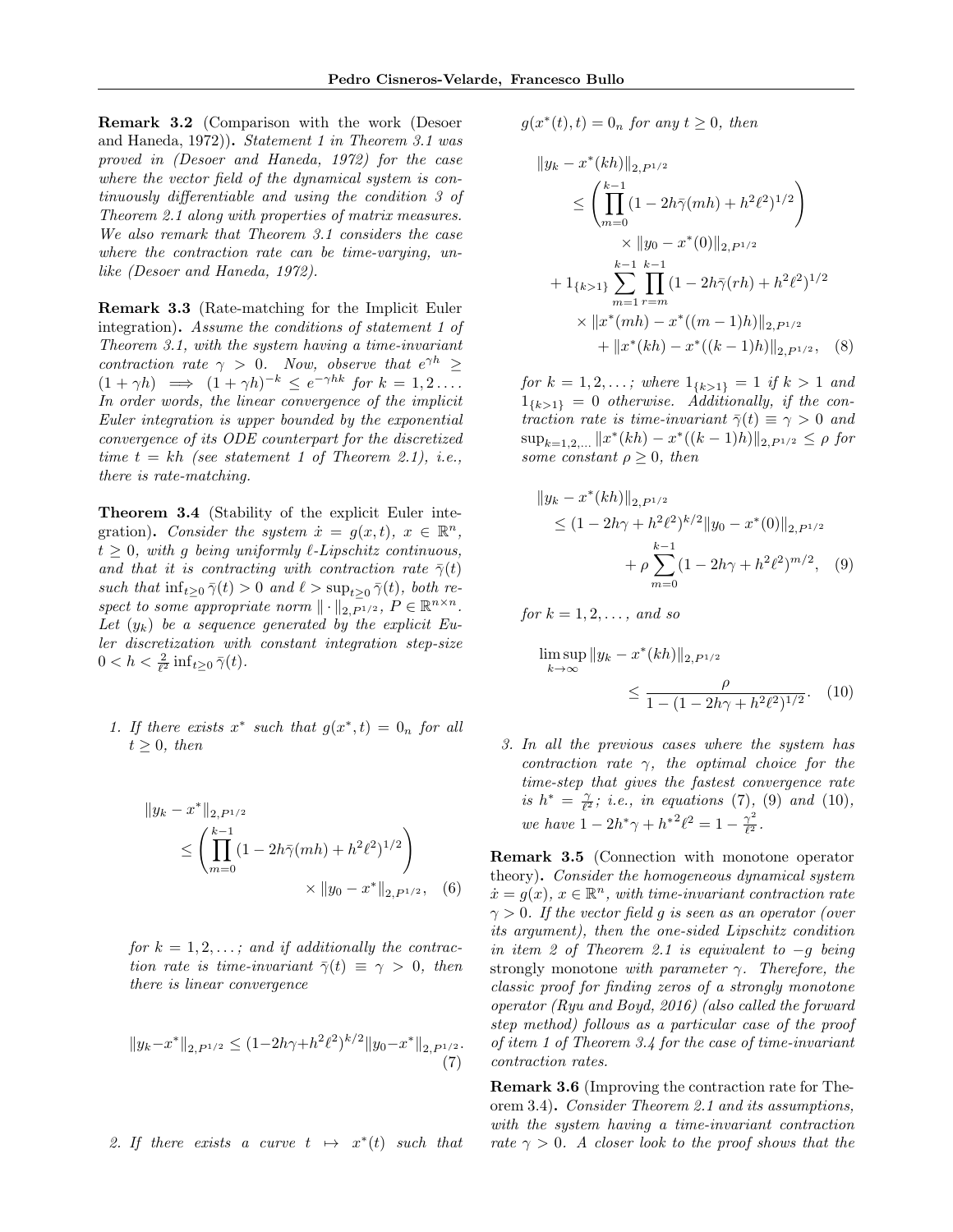linear convergence rate depends on the inequality

$$
-2h\gamma\|y_k - x^*\|_{2, P^{1/2}}^2 + h^2\|g(y_k, kh)\|_{2, P^{1/2}}^2
$$
  
 
$$
\leq (-2h\gamma + h^2\ell^2)\|y_k - x^*\|_{2, P^{1/2}}^2. \tag{11}
$$

The use of the Lipschitz constant  $\ell$  is done in order to provide a general bound for our proof; however, it may be possible to upper bound the left-hand side of (11) and obtain a less conservative result, and thus a better contraction rate. However, this bound will depend on the particular vector field g.

# 4 THE ACCELERATED-CONTRACTING-NESTEROV FLOW AND ITS EULER DISCRETIZATIONS

Consider an objective function  $f : \mathbb{R}^n \to \mathbb{R}$  satisfying  $f \in \mathcal{S}_{\mu,L}^1$ . The works (Su et al., 2016; Shi et al., 2021) propose the following system of ODEs:

$$
\begin{aligned} \dot{x}_1 &= c \, x_2 \\ \dot{x}_2 &= -a \, x_2 - b \nabla f(x_1) \end{aligned} \tag{12}
$$

with  $x_1, x_2 \in \mathbb{R}^n$ , as an optimization flow related to the heavy-ball method for specific values of the scalars  $a, b, c > 0$ . Then, the work (Muehlebach and Jordan, 2019) proposed to modify (12) by including a displaced gradient:

$$
\begin{aligned}\n\dot{x}_1 &= c \, x_2 \\
\dot{x}_2 &= -a \, x_2 - b \nabla f(x_1 + dx_2)\n\end{aligned} \tag{13}
$$

with additional scalar  $d > 0$ . The state  $x_1$  is the position of the system whose trajectory should converge to the minimum of  $f$ , and  $x_2$  is its instantaneous velocity. In this paper, for any fixed  $t \geq 0$ , we interpret  $x_1(t) + dx_2(t)$  as the *predicted* position that the system has if it constantly follows the velocity  $x_2(t)$  for a period of time of length d. Thus, we can think of system  $(13)$  as having its acceleration  $\dot{x}_2$  being influenced by the gradient at a predicted position, instead of its current position as in (12).

Now, recall that in a gradient flow the negative gradient affects the direction of the instantaneous velocity, i.e.,  $\dot{x}_1 = -\nabla f(x_1)$ . Then, we propose to include such effect of the gradient in (13) with the expectation that this may improve the convergence rate of the system:

$$
\begin{aligned}\n\dot{x}_1 &= c \, x_2 - e \nabla f(x_1 + dx_2) \\
\dot{x}_2 &= -a \, x_2 - b \nabla f(x_1 + dx_2)\n\end{aligned} \tag{14}
$$

with additional scalar  $e > 0$ . Systems (12), (13), and (14) have the unique equilibrium point  $(x^*, 0_n)$ with  $x^* = \arg \min_{z \in \mathbb{R}^n} f(z)$ .

Now, we make the change of variables  $\bar{x}_1 = x_1$  and  $\bar{x}_2 = x_1 + dx_2$ , and set  $a = \frac{2}{\sqrt{\kappa+1}}$ ,  $b = \frac{\sqrt{\kappa-1}}{2L}$  $\bar{x}_2 = x_1 + dx_2$ , and set  $a = \frac{2}{\sqrt{\kappa}+1}$ ,  $b = \frac{\sqrt{\kappa}-1}{2L}$ ,  $c = d =$  $\frac{\sqrt{\kappa}-1}{\sqrt{\kappa}+1}$  and  $e=\frac{1}{L}$ . Then, we obtain the *ACcelerated*-COntracting-NESTerov (ACCONEST) flow

$$
\begin{aligned}\n\left[\dot{\bar{x}}_1\right] &:= F_{\text{Acc}}(\bar{x}_1, \bar{x}_2) \\
&= \begin{bmatrix}\n\bar{x}_2 - \bar{x}_1 - \frac{1}{L} \nabla f(\bar{x}_2) \\
\frac{\sqrt{\kappa} - 1}{\sqrt{\kappa} + 1} (\bar{x}_2 - \bar{x}_1) - \frac{2\sqrt{\kappa}}{(\sqrt{\kappa} + 1)L} \nabla f(\bar{x}_2)\n\end{bmatrix},\n\end{aligned} (15)
$$

which has unique equilibrium point  $(x^*, x^*)$ ; i.e., at equilibrium, the system's current position  $\bar{x}_1$  and predicted position  $\bar{x}_2$  must be equal to the optimal value.

We now analyze the ACCONEST flow using contraction theory and the results introduced in the previous section.

Theorem 4.1 (Analysis of the ACCONEST flow and its optimization algorithms). Consider the ACCON-EST flow (15) with  $f : \mathbb{R}^n \to \mathbb{R}$ ,  $f \in \mathcal{S}_{\mu,L}^1$ ; and let the optimal value  $x^* = \arg \min_{z \in \mathbb{R}^n} f(z)$ .

- 1. The ACCONEST flow is contracting with rate  $\sqrt{\frac{\mu}{L}}$  and respect to  $\|\cdot\|_{2,P^{1/2}}$  with  $P =$  $\int \gamma \frac{\sqrt{\kappa}}{\sqrt{\kappa}+1}$  -1  $\frac{-1}{\sqrt{\kappa}}$   $\frac{\sqrt{\kappa}+1}{\sqrt{\kappa}}$ 1  $\otimes I_n, 1 < \gamma \leq 1 + \frac{1}{\kappa}.$
- 2. The ACCONEST flow has global exponential convergence to  $\begin{bmatrix} 1 \\ 1 \end{bmatrix}$ 1  $\Big] \otimes x^*.$
- 3. Let  $((y_k^{(1)})$  $\boldsymbol{y}_k^{(1)}, \boldsymbol{y}_k^{(2)}$  $\binom{1}{k}$ ) be the sequence generated by the implicit Euler discretization of the ACCONEST flow (15) with integration step-size h. Then, there is linear convergence to the optimal value characterized by

$$
f(y_k^{(1)}) - f(x^*) \le C \left( 1 + h\sqrt{\frac{\mu}{L}} \right)^{-2k} \tag{16}
$$

with C being some constant that depends on the initial conditions  $y_0^{(1)}, y_0^{(2)} \in \mathbb{R}^n$ .

4. Let  $((y_k^{(1)})$  $y_k^{(1)}, y_k^{(2)}$  $\binom{2}{k}$ ) be the sequence generated by the explicit Euler discretization of the ACCON-EST flow (15) with integration step-size  $h^* :=$  $\frac{1}{\sqrt{\kappa}(7+5\beta+6\beta^2)}$  $\lambda_{\min}(P)$  $\frac{\lambda_{\min}(P)}{\lambda_{\max}(P)}, \ \beta := \frac{\sqrt{\kappa}-1}{\sqrt{\kappa}+1}.$  Then, there is linear convergence to the optimal value characterized by

$$
f(y_k^{(1)}) - f(x^*) \le C \left( 1 - h^* \sqrt{\frac{\mu}{L}} \right)^k \tag{17}
$$

with C being some constant that depends on the initial conditions  $y_0^{(1)}, y_0^{(2)} \in \mathbb{R}^n$ .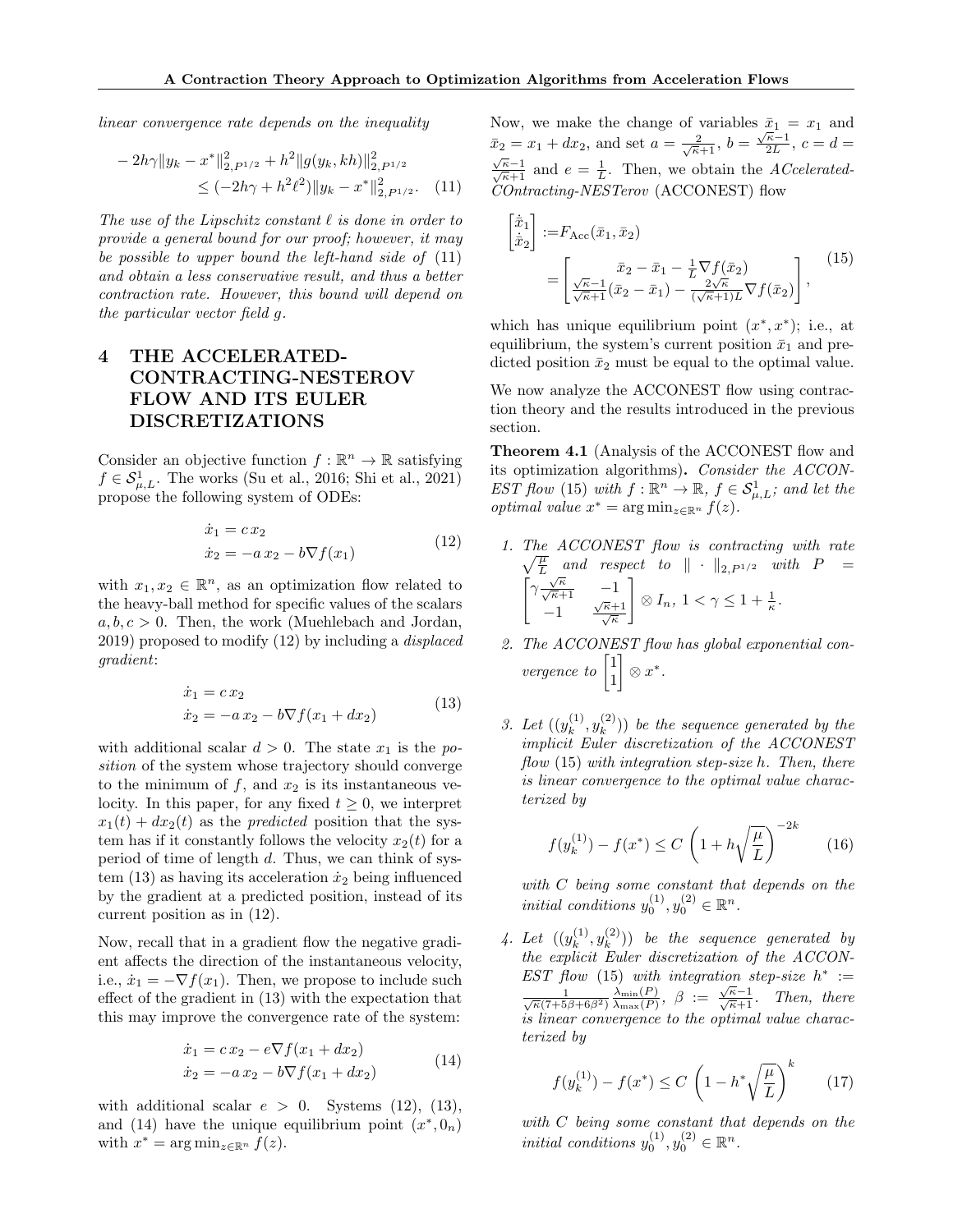Remark 4.2 (About Theorem 4.1). Some remarks are in order:

- Rate-matching and acceleration: Note that, as pointed out in Remark 3.3, we have ratematching for the implicit Euler integration (starting with step-size equal to one) and, consequently, there is acceleration because the contraction rate of the optimization flow (15) is  $\sqrt{\frac{\mu}{L}}$ . Unfortunately, for the explicit Euler case, we could not prove rate-matching in Theorem 4.1; however, the simple proof of Proposition 4.4 shows that rate-matching and acceleration can be established  $(since (1-c)^{-k} \leq e^{-ck} for any 0 < c < 1 and$ non-negative integer k).
- Connection with Lyapunov analysis: As a consequence of Theorem 2.2, the optimization flow (15) can have its exponential convergence certified by two simple quadratic Lyapunov functions as stated in Corollary 4.3. This is in contrast to other works that have analyzed optimization flows using more complicated Lyapunov functions, e.g., (Su et al., 2016; Shi et al., 2021; Vaquero and Cortes, 2019; Shi et al., 2019).

Corollary 4.3 (Quadratic Lyapunov functions for the optimization flow  $(15)$ ). Consider the ACCON- $EST \; flow \; (15) \; with \; f \; : \; \mathbb{R}^n \; \rightarrow \; \mathbb{R}, \; f \; \in \; \mathcal{S}_{\mu,L}^1.$ Then, the system is an optimization flow whose exponential convergence to the optimization solution with rate  $\sqrt{\frac{\mu}{L}}$  can be established via the Lyapunov  $\text{functions} \ \ V(\bar{x}_1, \bar{x}_2) = \|(\bar{x}_1 - x^*, \bar{x}_2 - x^*)^\top\|_{2, P^{1/2}}^2$ and  $V(\bar{x}_1, \bar{x}_2) = ||F_{\text{Acc}}(\bar{x}_1, \bar{x}_2)||_{2, P^{1/2}}^2$  with  $P =$  $\int \gamma \frac{\sqrt{\kappa}}{\sqrt{\kappa}+1}$  -1  $\frac{-1}{\sqrt{\kappa}}$   $\frac{\sqrt{\kappa}+1}{\sqrt{\kappa}}$ 1  $\otimes I_n, 1 < \gamma \leq 1 + \frac{1}{\kappa}.$ 

Proposition 4.4 (Acceleration from the explicit Euler integration of the ACCONEST flow (15)). Consider the ACCONEST flow (15) with  $f : \mathbb{R}^n \to \mathbb{R}, f \in$  $\mathcal{S}_{\mu,L}^{1}$ . Let  $((y_k^{(1)}))$  $\binom{(1)}{k}, y_k^{(2)}$  $\binom{2}{k}$ ) be the sequence generated by its explicit Euler discretization with integration step-size 1. Then, there is linear convergence to the optimal value characterized by

$$
f(y_k^{(1)}) - f(x^*) \le C \left(1 - \sqrt{\frac{\mu}{L}}\right)^k \tag{18}
$$

with  $C$  being some constant that depends on the initial conditions  $y_0^{(1)}, y_0^{(2)} \in \mathbb{R}^n$ .

Proof. We compute the update for the explicit Euler integration of the optimization flow (15) with integration step-size 1 which, after some algebraic operations,

becomes

$$
y_{k+1}^{(1)} = y_k^{(2)} - \frac{1}{L} \nabla f(y_k^{(2)})
$$
  

$$
y_{k+1}^{(2)} = y_{k+1}^{(1)} + \frac{\sqrt{L} - \sqrt{\mu}}{\sqrt{L} + \sqrt{\mu}} (y_{k+1}^{(1)} - y_k^{(1)})
$$

which is the Nesterov acceleration method itself (Nesterov, 2018). Thus, the linear convergence (18) is  $\Box$ guaranteed.

The previous proposition tells us that if we perform an explicit Euler integration to the optimization flow (15) with integration step-size 1, then we obtain the Nesterov acceleration method itself. Thus, we have used contraction theory in Theorem 4.1 to analyze an optimization flow associated to the Nesterov accelerated method (hence the name of Accelerated-Contracting-Nesterov flow). Moreover, this optimization flow has its exponential rate being identical to Nesterov's acceleration rate, which makes it quite different in structure and convergence rate from other flows in the literature (e.g., the ones of the form of (12)), which have not been proved to be contracting.

Remark 4.5 (Comparing the ACCONEST flow to high-resolution ODEs). For the class of objective functions in  $S^1_{\mu,L}$ , the works (Su et al., 2016; Shi et al., 2021), and other consecutive ones that are based on the use of their equations such as (Vaquero and Cortes, 2019; Shi et al., 2019), analyze the so-called highresolution ODEs, which have some specific fixed values for the constants of the system (12). We also remark that the high-resolution ODE associated to the Nesterov acceleration method considers the Hessian  $\nabla^2 f(x_1)$  in its structure whereas the ACCONEST flow (15), which also corresponds to the Nesterov acceleration method, makes no use of second order information, let alone any twice-differentiability assumption. Lyapunov analysis of this high-resolution ODE and its discretizations has shown that acceleration does not occur under the explicit Euler integration (Shi et al., 2019).

# 5 SOLVING TIME-VARYING OPTIMIZATION WITH THE ACCELERATED-CONTRACTING-NESTEROV FLOW AND ITS EULER DISCRETIZATIONS

Assume that the optimization problem is time-varying

$$
\min_{z \in \mathbb{R}^n} f(z, t) \tag{19}
$$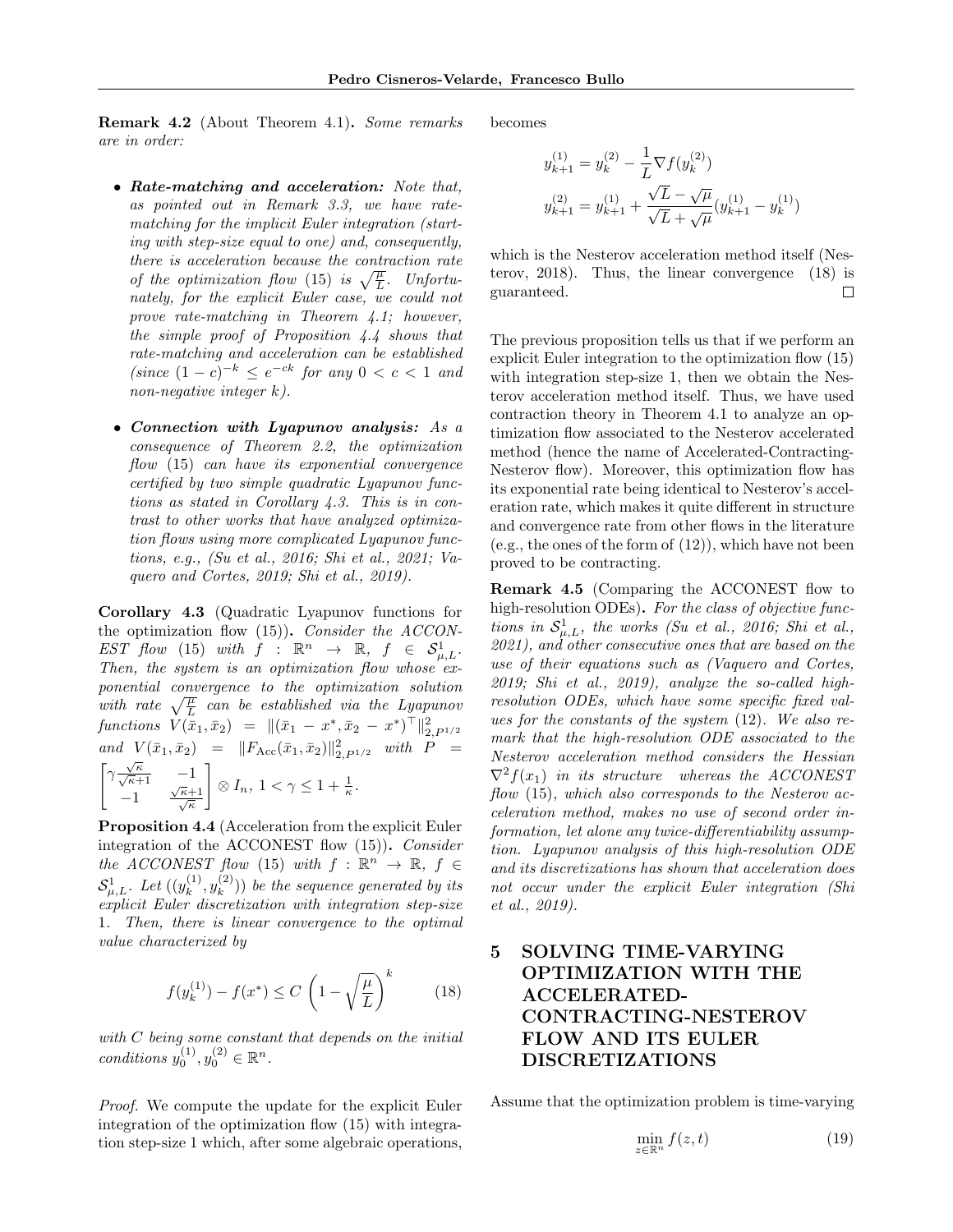and that, for every  $t \geq 0$ ,  $f(\cdot, t) \in S^1_{\mu, L}$ . Similar to (15), we consider the following system which we call the time-varying ACCONEST flow:

$$
\begin{bmatrix} \dot{\bar{x}}_1\\ \dot{\bar{x}}_2 \end{bmatrix} = \begin{bmatrix} \bar{x}_2 - \bar{x}_1 - \frac{1}{L} \nabla f(\bar{x}_2, t) \\ \frac{\sqrt{\kappa} - 1}{\sqrt{\kappa} + 1} (\bar{x}_2 - \bar{x}_1) - \frac{2\sqrt{\kappa}}{(\sqrt{\kappa} + 1)L} \nabla f(\bar{x}_2, t) \end{bmatrix} \tag{20}
$$

with  $\bar{x}_1, \bar{x}_2 \in \mathbb{R}^n$ .

Given a fixed time  $t \geq 0$ , let  $x^*(t) =$ arg min<sub>x∈ℝ</sub>n  $f(x,t)$ . Then,  $(x^*(t))_{t\geq 0}$  defines the optimizer trajectory, i.e., the trajectory of the solution to the optimization problem through time. The following result establishes the performance of the timevarying ACCONEST flow (20) and its discretizations in tracking the optimizer trajectory.

Theorem 5.1 (Performance of the time-varying ACCONEST flow and its optimization algorithms for time-varying optimization). Consider the timevarying ACCONEST flow (20) with  $f : \mathbb{R}^n \times \mathbb{R} \rightarrow$  $\mathbb{R}, f(\cdot,t) \in \mathcal{S}_{\mu,L}^1$  for every  $t \geq 0$ . Set  $z(t) :=$  $(x_1(t), x_2(t))$ <sup>T</sup> and  $z^*(t) := (x^*(t), x^*(t))$ <sup>T</sup>.

- 1. The time-varying ACCONEST flow is contracting with rate  $\sqrt{\frac{\mu}{L}}$  and respect to  $\|\cdot\|_{2, P^{1/2}}$  with  $P =$  $\sqrt{\frac{\sqrt{\kappa}}{\sqrt{\kappa}+1}}$  1 <sup> $\frac{\sqrt{\kappa}+1}{\sqrt{\kappa}}$ </sup> 1  $\otimes I_n, 1 < \gamma \leq 1 + \frac{1}{\kappa}.$
- 2. Consider that  $x \mapsto f(t, x)$  is twice continuously differentiable for any  $t \geq 0$  and that  $t \mapsto \nabla f(t, x)$ is continuously differentiable with  $\|\nabla f(x,t)\|_2 \leq$  $\rho, \, \rho > 0$ , for any  $(t, x) \in [0, \infty) \times \mathbb{R}^n$ . Then,

$$
||z(t) - z^*(t)||_{2, P^{1/2}}\n\leq \left( ||z(0) - z^*(0)||_{2, P^{1/2}} - \frac{\sqrt{2\lambda_{\max}(P)}\rho}{\mu} \sqrt{\frac{L}{\mu}} \right)\n\times e^{-\sqrt{\frac{\mu}{L}}t} + \frac{\sqrt{2\lambda_{\max}(P)}\rho}{\mu} \sqrt{\frac{L}{\mu}}, \quad t \geq 0, \quad (21)
$$

and so the tracking error is uniformly ultimately bounded as

$$
\limsup_{t \to \infty} ||z(t) - z^*(t)||_{2, P^{1/2}} \le \frac{\sqrt{2\lambda_{\max}(P)}\rho}{\mu} \sqrt{\frac{L}{\mu}}.
$$
\n(22)

Now, consider that  $\sup_{k=1,2,...} \|\nabla f(x, kh) - \nabla f(x, (k ||1|h||_2 \leq \rho, \ \rho > 0, \ for \ any \ x \in \mathbb{R}^n.$ 

3. Let  $(y_k := (y_k^{(1)})$  $y_k^{(1)}, y_k^{(2)}$  $\binom{2}{k}$ ) be the sequence generated by the implicit Euler discretization of the timevarying ACCONEST flow (20) with integration step-size h. Then,

$$
||y_k - z^*(kh)||_{2, P^{1/2}}\n\leq (1 + h\sqrt{\frac{\mu}{L}})^{-k} ||y_0 - z^*||_{2, P^{1/2}}\n+ \sqrt{2\lambda_{\max}(P)} \frac{\rho}{\mu} \sum_{m=1}^k (1 + h\sqrt{\frac{\mu}{L}})^{-m}
$$
 (23)

for  $k = 1, 2, \ldots$ ; and so the tracking error is uniformly ultimately bounded as

$$
\limsup_{k \to \infty} \|y_k - z^*(kh)\|_{2, P^{1/2}} \le \frac{\sqrt{2\lambda_{\max}(P)}\rho}{h\mu} \sqrt{\frac{L}{\mu}}.
$$
\n(24)

4. Let  $(y_k := (y_k^{(1)})$  $y_k^{(1)}, y_k^{(2)}$  $\binom{2}{k}$ ) be the sequence generated by the explicit Euler discretization of the timevarying ACCONEST flow (20) with integration step-size  $h^*$  as in statement 4 of Theorem 4.1. Then,

$$
||y_k - x^*(kh)||_{2, P^{1/2}}\n\leq \left(1 - h^*\sqrt{\frac{\mu}{L}}\right)^{k/2} ||y_0 - x^*(0)||_{2, P^{1/2}}\n+ \sqrt{2\lambda_{\max}(P)}\frac{\rho}{\mu}\sum_{m=0}^{k-1} \left(1 - h^*\sqrt{\frac{\mu}{L}}\right)^{m/2}, \quad (25)
$$

for  $k = 1, 2, \ldots$ ; and so the tracking error is uniformly ultimately bounded as

$$
\limsup_{k \to \infty} \|y_k - x^*(kh)\|_{2, P^{1/2}} \le \frac{\sqrt{2\lambda_{\max}(P)}\frac{\rho}{\mu}}{1 - (1 - h^*\sqrt{\frac{\mu}{L}})^{1/2}}.
$$
\n(26)

Remark 5.2 (About the tracking error). The bounds in the assumptions for statements 2, 3 and 4 of Theorem 5.1 ensure that the rate at which the time-varying optimization changes is bounded. Indeed, the righthand sides of equations (22), (24) and (26) are consistent: the larger (lower) these bounds, the larger (lower) the asymptotic tracking error. Finally, and more importantly, the tracking is better when the contraction rate is larger.

## 6 CONCLUSION

In this paper we first presented results on the discretization of systems of ODEs using contraction theory. Then, we proposed the Accelerated-Contracting-Nesterov flow and applied our methodology to the design of optimization algorithms based on implicit and explicit Euler discretizations. Finally, we extended our results to the case of time-varying optimization, where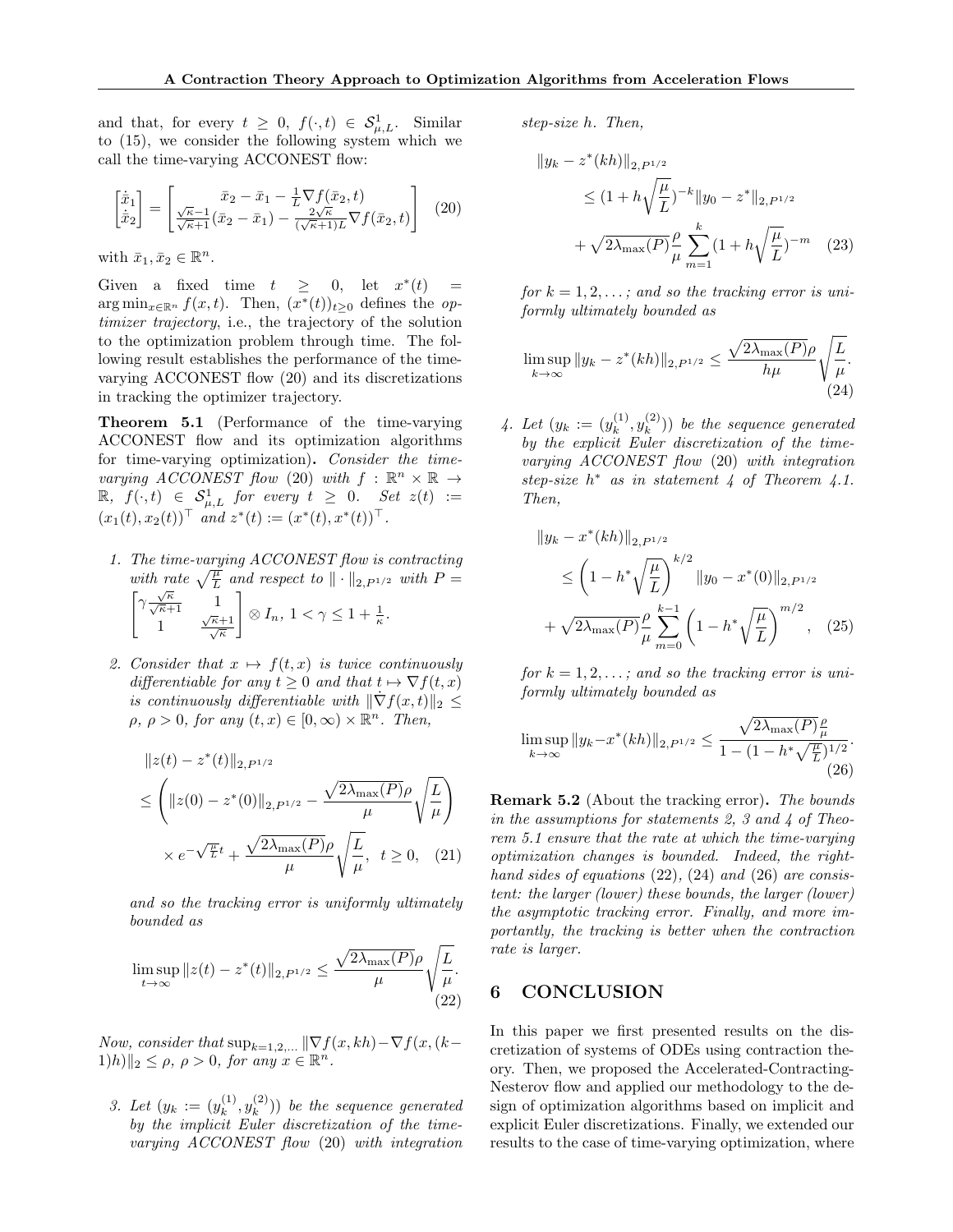contracting properties of the system implies the tracking of the optimizer up to a bounded asymptotic error for both the optimization flow and algorithms.

An important future direction is to apply our discretization framework to the case where the objective function to minimize is convex and not necessarily strongly convex, and aim to establish the contracting nature of an associated optimization flow to then directly establish the convergence of its discretizations. We conjecture that such optimization flow will have a time-varying contraction rate. For example, it would be interesting to formulate a counterpart of the AC-CONEST flow for the case where  $f$  is not necessarily strongly convex — perhaps resulting in a nonautonomous system — and study it from a contraction perspective.

Another valuable future direction is to formulate a systematic mechanism where an optimization flows ODEs are built from an existing optimization algorithm, and then modify such ODEs to improve their convergence rate when discretized according to the contraction theory approach described in this paper.

The use of contraction theory also opens the possibility of other interesting future extensions such as the use of state-dependent metrics and/or semi-norms, and the formulation of families of contracting optimization algorithms according to these extensions.

#### Acknowledgments

This work was funded in part by AFOSR award FA9550-22-1-0059. This work was mostly done while Pedro Cisneros-Velarde was a doctoral student at the University of California, Santa Barbara. We are very grateful to all the anonymous reviewers.

#### References

- Abraham, R., Marsden, J. E., and Ratiu, T. S. (1988). Manifolds, Tensor Analysis, and Applications, volume 75 of Applied Mathematical Sciences. Springer, 2 edition.
- Aminzare, Z. and Sontag, E. D. (2014). Contraction methods for nonlinear systems: A brief introduction and some open problems. In IEEE Conf. on Decision and Control, pages 3835–3847.
- Bastianello, N., Simonetto, A., and Carli, R. (2020). Primal and dual prediction-correction methods for time-varying convex optimization. arXiv preprint arXiv:2004.11709.
- Boffi, N. M. and Slotine, J.-J. E. (2020). A continuoustime analysis of distributed stochastic gradient. Neural Computation, 32(1):36–96.
- Cisneros-Velarde, P., Jafarpour, S., and Bullo, F. (2021). Distributed and time-varying primal-dual dynamics via contraction analysis. IEEE Transactions on Automatic Control.
- Coppel, W. A. (1965). Stability and Asymptotic Behavior of Differential Equations. Heath.
- Davydov, A., Jafarpour, S., and Bullo, F. (2021). Non-Euclidean contraction theory for robust nonlinear stability. arXiv preprint arXiv:2103.12263.
- Desoer, C. A. and Haneda, H. (1972). The measure of a matrix as a tool to analyze computer algorithms for circuit analysis. IEEE Transactions on Circuit Theory, 19(5):480–486.
- França, G., Sulam, J., Robinson, D. P., and Vidal, R. (2020). Conformal symplectic and relativistic optimization. Journal of Statistical Mechanics: Theory and Experiment, 12.
- Hairer, E., Nørsett, S. P., and Wanner, G. (1993). Solving Ordinary Differential Equations I. Nonstiff Problems. Springer.
- Khalil, H. K. (2002). Nonlinear Systems. Prentice Hall, 3 edition.
- Ladas, G. E. and Lakshmikantham, V. (1972). Differential Equations in Abstract Spaces. Academic Press.
- Lohmiller, W. and Slotine, J.-J. E. (1998). On contraction analysis for non-linear systems. Automatica,  $34(6)$ :683–696.
- Manchester, I. R. and Slotine, J.-J. E. (2017). On existence of separable contraction metrics for monotone nonlinear systems. IFAC-PapersOnLine, 50(1):8226–8231. 20th IFAC World Congress.
- Muehlebach, M. and Jordan, M. I. (2019). A dynamical systems perspective on Nesterov acceleration. In International Conference on Machine Learning, pages 4656–4662.
- Nesterov, Y. (2018). Lectures on Convex Optimization. Springer, 2 edition.
- Nguyen, H. D., Vu, T. L., Turitsyn, K., and Slotine, J.-J. E. (2018). Contraction and robustness of continuous time primal-dual dynamics. IEEE Control Systems Letters, 2(4):755–760.
- Revay, M. and Manchester, I. (2020). Contracting implicit recurrent neural networks: Stable models with improved trainability. In Conference on Learning for Dynamics and Control, volume 120, pages 393–403.
- Ryu, E. K. and Boyd, S. (2016). Primer on monotone operator methods. Applied Computational Mathematics, 15(1):3–43.
- Shi, B., Du, S. S., Jordan, M. I., and Su, W. J. (2021). Understanding the acceleration phenomenon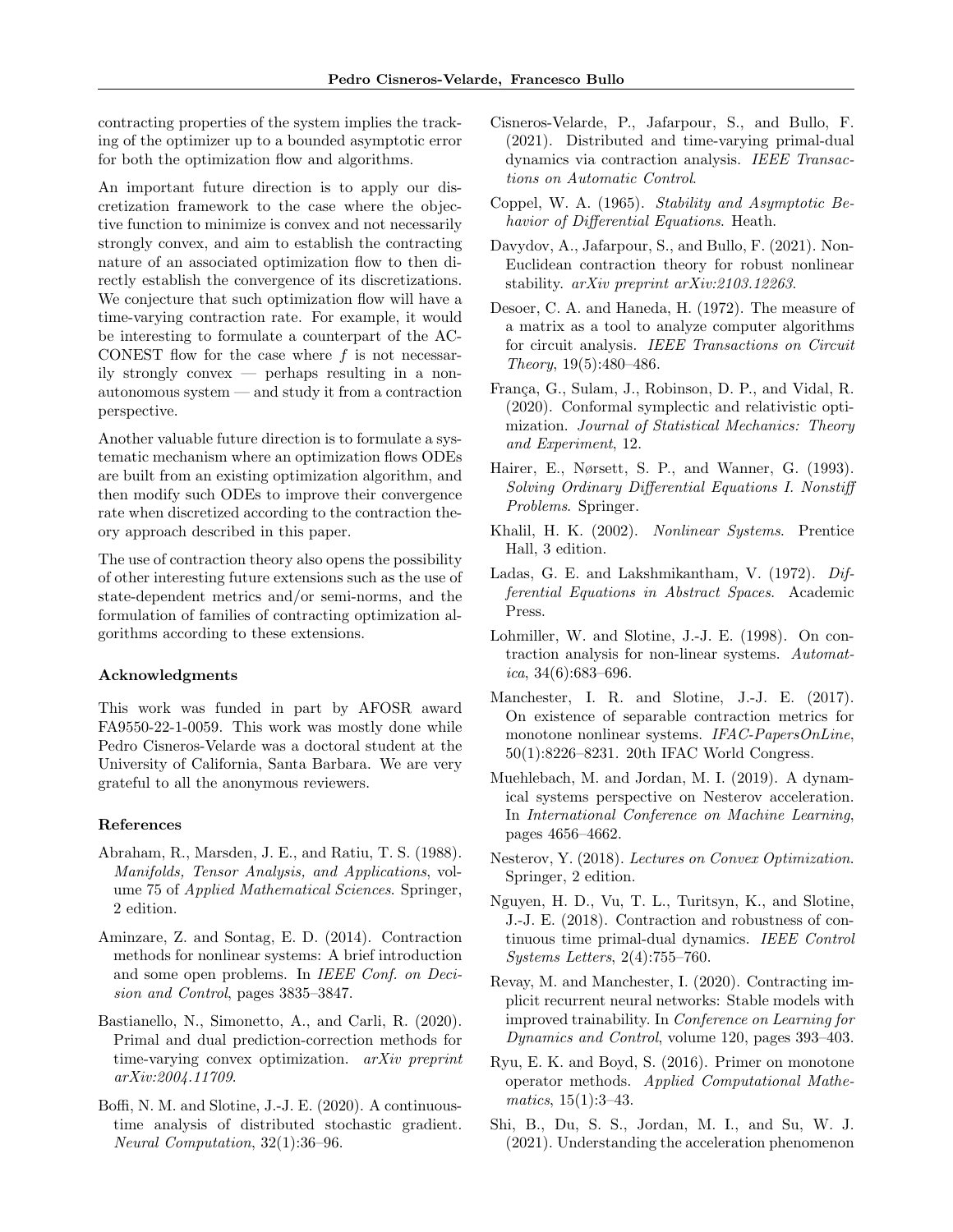via high-resolution differential equations. Mathematical Programming.

- Shi, B., Du, S. S., Su, W., and Jordan, M. I. (2019). Acceleration via symplectic discretization of highresolution differential equations. In Advances in Neural Information Processing Systems.
- Simonetto, A., Dall'Anese, E., Paternain, S., Leus, G., and Giannakis, G. B. (2020). Time-varying convex optimization: Time-structured algorithms and applications. Proceedings of the IEEE, 108(11):2032– 2048.
- Su, W., Boyd, S., and Candes, E. J. (2016). A differential equation for modeling Nesterov's accelerated gradient method: Theory and insights. Journal of Machine Learning Research, 17:5312–5354.
- Vaquero, M. and Cortes, J. (2019). Convergence-ratematching discretization of accelerated optimization flows through opportunistic state-triggered control. In Advances in Neural Information Processing Systems.
- Vidyasagar, M. (2002). Nonlinear Systems Analysis. SIAM.
- Wensing, P. M. and Slotine, J.-J. E. (2020). Beyond convexity — Contraction and global convergence of gradient descent.  $PLoS$  One,  $15(8):1-29$ .
- Wibisono, A., Wilson, A. C., and Jordan, M. I. (2016). A variational perspective on accelerated methods in optimization. Proceedings of the National Academy of Sciences, 113(47):E7351–E7358.
- Wilson, A. C., Recht, B., and Jordan, M. I. (2018). A Lyapunov analysis of momentum methods in optimization. arXiv preprint arXiv:1611.02635.
- Zhang, J., Mokhtari, A., Sra, S., and Jadbabaie, A. (2018). Direct Runge-Kutta discretization achieves acceleration. In Advances in Neural Information Processing Systems.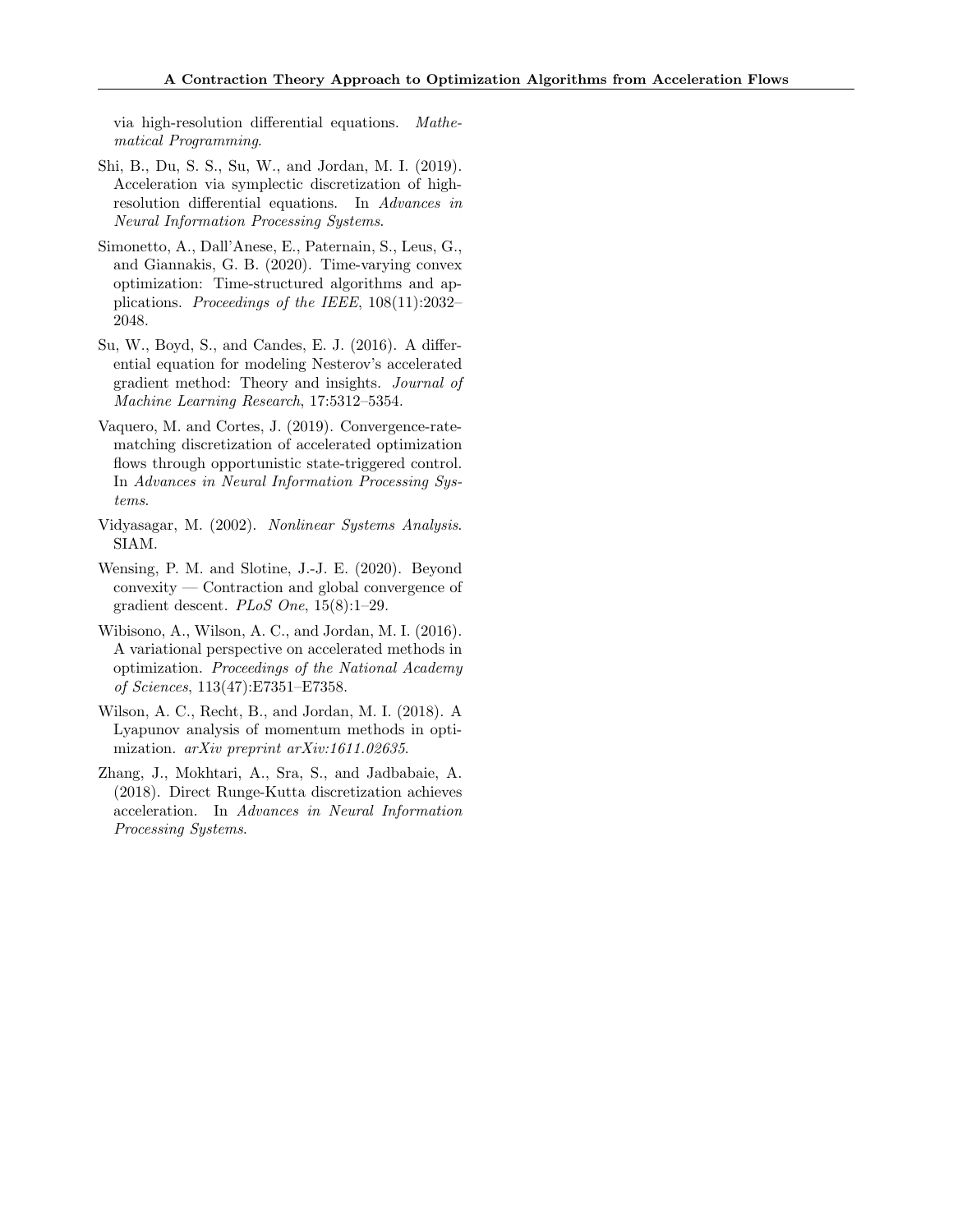# Supplementary Material: A Contraction Theory Approach to Optimization Algorithms from Acceleration Flows

### A PROOF OF THEOREM 3.1

We first prove statement (i). From the implicit Euler discretization we have  $y_{k+1} - x^* = y_k - x^* + hg(y_{k+1}, (k+1)h)$ . Then,

$$
||y_{k+1} - x^*||_{2,P^{1/2}}^2 = \langle P^{1/2}(y_k - x^*), P^{1/2}(y_{k+1} - x^*) \rangle + h \langle P^{1/2} g(y_{k+1}, (k+1)h), P^{1/2}(y_{k+1} - x^*) \rangle
$$
  
 
$$
\leq \langle P^{1/2}(y_k - x^*), P^{1/2}(y_{k+1} - x^*) \rangle - h \bar{\gamma}((k+1)h) ||y_{k+1} - x^*||_{2,P^{1/2}}^2
$$

where the inequality follows from the one-sided Lipschitz condition and  $g(x^*, (k+1)h) = 0_n$ . Then, since  $\langle P^{1/2}(y_k - x^*), P^{1/2}(y_{k+1} - x^*) \rangle \le ||y_k - x^*||_{2, P^{1/2}} ||y_{k+1} - x^*||_{2, P^{1/2}},$  we obtain

$$
||y_{k+1} - x^*||_{2, P^{1/2}} \le (1 + h\bar{\gamma}((k+1)h))^{-1}||y_k - x^*||_{2, P^{1/2}}.
$$
\n(27)

Expanding the previous expression backwards in time leads to  $||y_{k+1} - x^*||_{2, P^{1/2}} \leq (1 + h\bar{\gamma}((k+1)h))^{-1} \dots (1 + h\bar{\gamma}((k+1)h))^{-1}$  $h\bar{\gamma}((k-m)h))^{-1}||y_{k-m-1}-x^*||_{2, P^{1/2}}$  for  $m\geq 1$  and  $k-m-1\geq 0$ , from which equation (1) from the main paper follows immediately. This finishes the proof of statement (i).

We now prove statement (ii). Since  $g(x^*((k+1)h), (k+1)h) = 0_n$ , we use (27) to obtain

$$
||y_{k+1} - x^*((k+1)h)||_{2, P^{1/2}}
$$
  
\n
$$
\leq (1 + h\overline{\gamma}((k+1)h))^{-1}||y_k - x^*((k+1)h)||_{2, P^{1/2}}
$$
  
\n
$$
\leq (1 + h\overline{\gamma}((k+1)h))^{-1}(||y_k - x^*(kh)||_{2, P^{1/2}} + ||x^*((k+1)h) - x^*(kh)||_{2, P^{1/2}}).
$$

Expanding the previous expression backwards in time leads to  $||y_{k+1} - x^*((k+1)h)||_{2, P^{1/2}} \leq (1 + h\bar{\gamma}((k+1)h))$  $(1-h\bar{\gamma}((k-m)h))^{-1}||y_{k-m-1}-x^*||_{2,P^{1/2}}+(1+h\bar{\gamma}((k+1)h))^{-1}\dots(1+h\bar{\gamma}((k-m)h))^{-1}||x^*((k-m)h))^{-1}$  $||(k-(m+1))h||_{2, P^{1/2}} + \cdots + (1+h\bar{\gamma}((k+1)h))^{-1}||x^*((k+1)h) - x^*(kh)||_{2, P^{1/2}}$  for  $m \geq 1, k-m-1 \geq 0;$ from which equation (3) from the main paper follows immediately. Now we prove the second part of statement (ii). Observe that under the conditions of the statement,

$$
\sum_{m=1}^{k} \prod_{\ell=m}^{k} (1 + h\bar{\gamma}(mh))^{-1} \|x^{*}(mh) - x^{*}((m-1)h)\|_{2, P^{1/2}} \leq \rho \sum_{m=1}^{k} \prod_{\ell=m}^{k} (1 + h\gamma)^{-1}
$$
  
= 
$$
\rho \sum_{m=1}^{k} (1 + h\gamma)^{-(k-m+1)} = \rho \sum_{m=1}^{k} (1 + h\gamma)^{-m},
$$

and this result along with the linear convergence result from statement (i) imply equation (4) from the main paper. Now,  $\lim_{k\to\infty}\sum_{m=1}^k\frac{1}{(1+h\gamma)^{-m}}=\frac{1}{h\gamma}$  follows from the convergence of geometric series, and this along with  $\lim_{k\to\infty} \frac{\|y_0-x^*(0)\|_{2,P^1/2}}{(1+h\gamma)^k} = 0$  imply equation (5) from the main paper. This finishes the proof of statement (ii).

### B PROOF OF THEOREM 3.4

We first prove statement (i). From the Euler discretization we have  $y_{k+1} - x^* = y_k - x^* + hg(y_k, kh)$ . Then,

$$
||y_{k+1} - x^*||_{2,P^{1/2}}^2 = ||y_k - x^* + hg(y_k, kh)||_{2,P^{1/2}}^2
$$
  
=  $||y_k - x^*||_{2,P^{1/2}}^2 + 2h\langle P^{1/2}(y_k - x^*) , P^{1/2}g(y_k, kh) \rangle + h^2 ||g(y_k, kh)||_{2,P^{1/2}}^2$   
 $\le ||y_k - x^*||_{2,P^{1/2}}^2 - 2h\bar{\gamma}(kh) ||y_k - x^*||_{2,P^{1/2}}^2 + h^2 ||g(y_k, kh)||_{2,P^{1/2}}^2$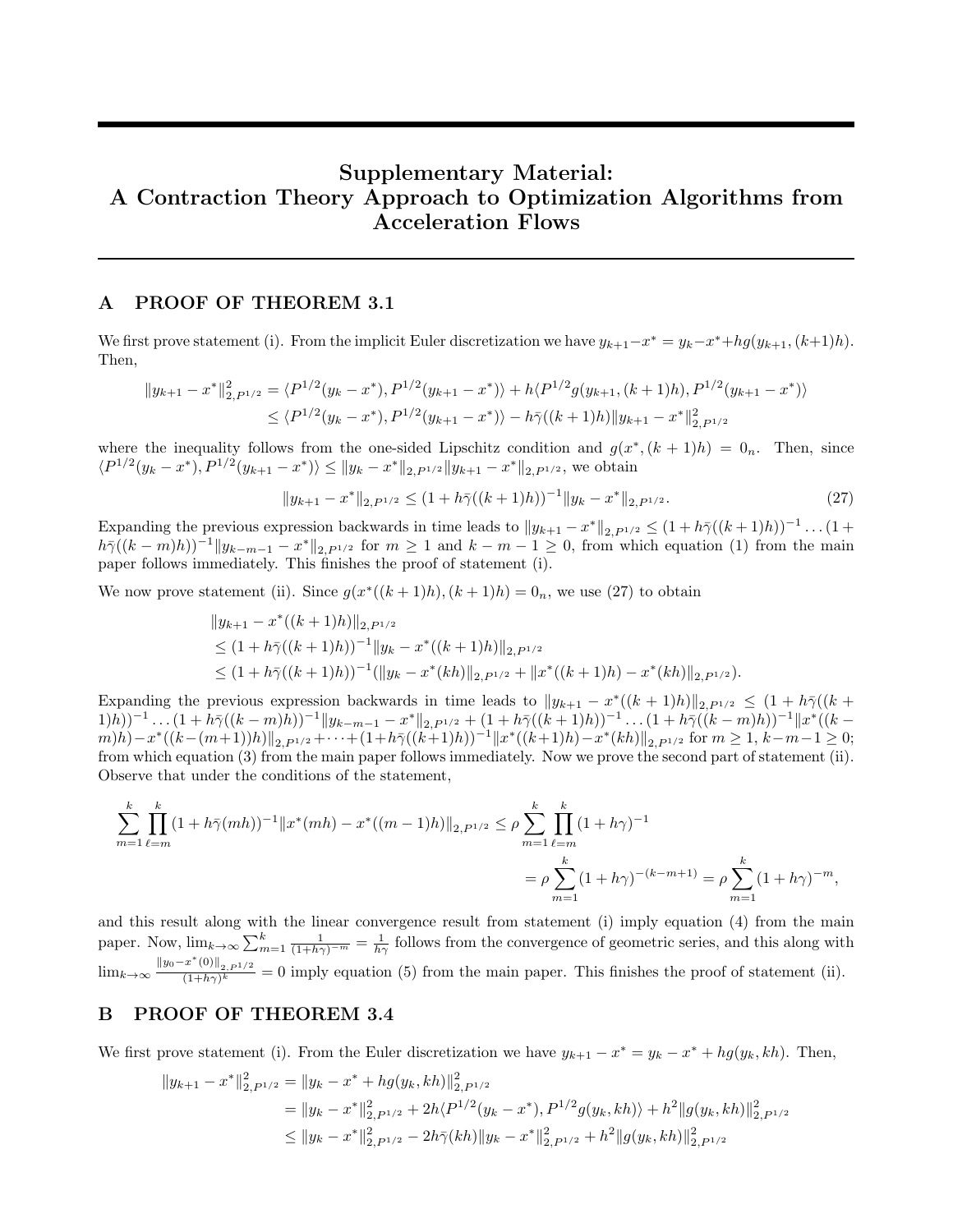where the inequality follows from the one-sided Lipschitz condition. Now, we have  $||g(y_k, kh)||_{2, P^{1/2}}^2 \leq \ell^2 ||y_k - x^*||_2^2$  from g being uniformly  $\ell$ -Lipschitz continuous and  $g(x^*, kh) = 0_n$ , and so

$$
||y_{k+1} - x^*||_{2, P^{1/2}} \le (1 - 2h\bar{\gamma}(kh) + h^2\ell^2)^{1/2} ||y_k - x^*||_{2, P^{1/2}},
$$

and note that the theorem's conditions on the step-size h ensures that  $(1 - 2h\bar{\gamma}(kh) + h^2\ell^2)^{1/2} < 1$ . Expanding the previous expression backwards in time leads to  $||y_{k+1} - x^*||_{2, P^{1/2}} \leq (1 - 2h\bar{\gamma}(kh) + h^2\ell^2)^{1/2} \dots (1 - 2h\bar{\gamma}((k-1)\ell^2))$  $(m)h) + h^2\ell^2$ <sup>1/2</sup>  $||y_{k-m} - x^*||_{2, P^{1/2}}$  for  $m \geq 0$  and  $k-m \geq 0$ , from which equation (6) from the main paper follows immediately. This finishes the proof of statement (i).

We now prove statement (ii). Note that, using the proof of statement (i),  $||y_{k+1} - x^*(kh)||_{2, P^{1/2}}^2 = ||y_k - x^*(kh) +$  $hg(y_k, kh) \|_{2, P^{1/2}}^2 \leq (1 - 2h\bar{\gamma}(kh) + h^2\ell^2) \|y_k - x^*(kh)\|_{2, P^{1/2}}.$  Then, we obtain

$$
||y_{k+1} - x^*((k+1)h)||_{2, P^{1/2}}
$$
  
\n
$$
\leq ||y_{k+1} - x^*(kh)||_{2, P^{1/2}} + ||x^*((k+1)h) - x^*(kh)||_{2, P^{1/2}}
$$
  
\n
$$
\leq (1 - 2h\bar{\gamma}(kh) + h^2\ell^2)^{1/2}||y_k - x^*(kh)||_{2, P^{1/2}} + ||x^*((k+1)h) - x^*(kh)||_{2, P^{1/2}}.
$$

Expanding the previous expression backwards in time leads to  $||y_{k+1} - x^*((k+1)h)||_{2, P^{1/2}} \leq (1 - 2h\bar{\gamma}(kh) +$  $h^2\ell^2)^{1/2}\dots(1-2h\bar\gamma((k-m)h)+h^2\ell^2)^{1/2}\|y_{k-m}-x^*((k-m)h)\|_{2, P^{1/2}}+(1-2h\bar\gamma(kh)+h^2\ell^2)^{1/2}\dots(1-2h\bar\gamma((k-m)h))\|_{2, P^{1/2}})$  $(m-1)h) + h^2\ell^2$ <sup>1/2</sup> $||x^*((k-(m-1))h) - x^*((k-m)h)||_{2,P^{1/2}} + \cdots + (1-2h\bar{\gamma}(kh) + h^2\ell^2)^{1/2}||x^*(kh) - x^*((k-1)h) + h^2\ell^2)^{1/2}$  $(1)$ h) $||_{2,P^{1/2}} + ||x^*((k+1)h) - x^*(kh)||_{2,P^{1/2}}$  for  $m \ge 1$ ,  $k - m - 1 \ge 0$ ; from which equation (8) from the main paper follows immediately. The proof for the second part of statement (ii) is very similar to the one done for the second part of statement (ii) in Theorem 3.1, and thus is omitted. The proof of statement (iii) is immediately obtained from  $h^* = \arg \min_{h>0} -2h\gamma + h^2\ell^2$ .

### C PROOF OF THEOREM 4.1

Consider any  $x_1, x_2, z_1, z_2 \in \mathbb{R}^n$  and let  $P = \begin{bmatrix} a & b \\ b & c \end{bmatrix} \otimes I_n$  with  $a, c > 0, b \in \mathbb{R}$ ; and let  $\beta := \frac{\sqrt{\kappa}-1}{\sqrt{\kappa}+1}$ . Then, the ACCONEST flow (equation (15) from the main paper) is described by:  $\dot{\bar{x}}_1 = \bar{x}_2 - \bar{x}_1 - \frac{1}{L}\nabla f(\bar{x}_2)$  and  $\dot{\bar{x}}_2 = \beta(\bar{x}_2 - \bar{x}_1) - \frac{\beta+1}{L} \nabla f(\bar{x}_2)$ . After some algebraic work we obtain

$$
\eta := (F_{\text{Acc}}(x_1, x_2) - F_{\text{Acc}}(z_1, z_2))^{\top} P \begin{bmatrix} x_1 - z_1 \\ x_2 - z_2 \end{bmatrix}
$$
  
=  $(a + b\beta)(x_1 - z_1)^{\top}(x_2 - z_2) - (a + b\beta) ||x_1 - z_1||_2^2 + \frac{a + b(\beta + 1)}{L} (\nabla f(x_2) - \nabla f(z_2))^{\top} (x_1 - z_1)$   
+  $(b + c\beta) ||x_2 - z_2||_2^2 - (b + c\beta)(x_1 - z_1)^{\top} (x_2 - z_2) - \frac{b + c(\beta + 1)}{L} (\nabla f(x_2) - \nabla f(z_2))^{\top} (x_2 - z_2).$ 

Now, we use the strong convexity property  $-(\nabla f(x_2) - \nabla f(z_2))^T (x_2 - z_2) \le -\mu \|x_2 - z_2\|_2^2$  and the L-smoothness of f as  $\|\nabla f(x_2) - \nabla f(z_2)\|_2^2 \le L \|x_2 - z_2\|_2^2$  in the equality  $\|\sqrt{\frac{\xi}{4L}}(\nabla f(x_2) - \nabla f(z_2)) + \sqrt{\frac{L}{\xi}}(x_2 - z_2)\|_2^2 =$  $\frac{\xi}{4L} \|\nabla f(x_1) - \nabla f(z_1)\|^2_2 + (\nabla f(x_1) - \nabla f(z_1))^{\top} (x_2 - z_2) + \frac{L}{\xi} \|x_2 - z_2\|^2_2$ , with  $\xi > 0$ , to obtain

$$
\eta \le (a+b\beta - (b+c\beta))(x_2 - z_2)^\top (x_1 - z_1) + \left(\frac{a+b(\beta+1)}{\xi} - a - b\beta\right) \|x_1 - z_1\|_2^2
$$

$$
+ \left(\frac{a+b(\beta+1)}{4}\xi + (b+c\beta) - (b+c(\beta+1))\frac{1}{\kappa}\right) \|x_2 - z_2\|_2^2.
$$

Now, the coefficients multiplying the terms  $||x_1 - z_1||_2^2$ ,  $||x_2 - z_2||_2^2$  and  $(x_1 - z_1)^\top (x_2 - z_2)$  must be less or equal than  $-\frac{1}{\sqrt{\kappa}}a$ ,  $-\frac{1}{\sqrt{\kappa}}c$  and  $-\frac{2}{\sqrt{\kappa}}b$  respectively, in order that the vector field  $F_{\text{Acc}}$  satisfies the one-sided Lipschitz condition with constant  $-\frac{1}{\sqrt{\kappa}}$ , i.e., with  $\bar{\gamma}(t) \equiv \frac{1}{\sqrt{\kappa}}$  in the statement (ii) of Theorem 2.1 and with  $\|\cdot\|_{2,P^{1/2}}$ on the right-hand side of its inequality. Thus, we need to analyze conditions on  $a, b, c$  such that the following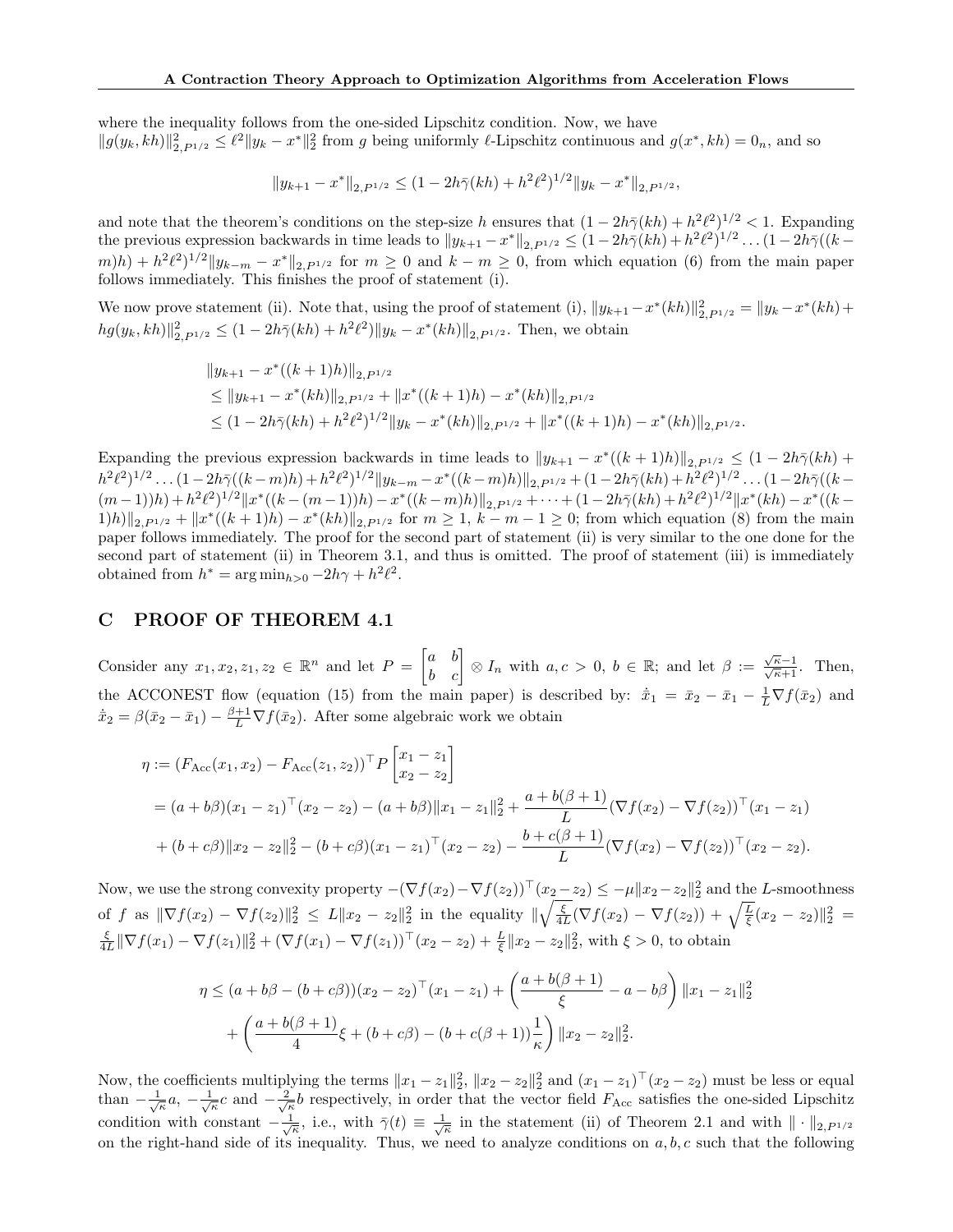inequalities hold

$$
a\left(\frac{1}{\xi} - 1 + \frac{1}{\sqrt{\kappa}}\right) + b\left(\frac{\beta + 1}{\xi} - \beta\right) \le 0\tag{28}
$$

$$
\frac{a\xi}{4} + b\left(\frac{\xi}{4}(\beta + 1) + 1 - \frac{1}{\kappa}\right) + c\left(\beta + \frac{1}{\sqrt{\kappa}} - \frac{\beta + 1}{\kappa}\right) \le 0\tag{29}
$$

$$
a + b\left(\beta - 1 + \frac{2}{\sqrt{\kappa}}\right) - c\beta \le 0. \tag{30}
$$

We first analyze conditions that ensure equation (28) holds. We choose  $\xi = \frac{\sqrt{\kappa}}{\sqrt{\kappa}-1}$  to eliminate the dependency on a (recall that  $\kappa > 1$ ). With this value of  $\xi$ , the coefficient multiplying b on the left-hand side of (28) becomes

$$
\frac{\sqrt{\kappa}-1}{\sqrt{\kappa}}(\beta+1)-\beta=\frac{\sqrt{\kappa}-1}{\sqrt{\kappa}+1}>0;
$$

thus to ensure (28) holds, we choose  $b < 0$ . For simplicity, in what follows in the proof, we do the change of variables  $b \to -b$  so that we can take  $b > 0$ .

We now analyze conditions that ensure equation (29) holds, which after the change of variables  $b \rightarrow -b$  and rearranging some terms becomes

$$
\frac{\xi}{4}(a - b(1+\beta)) - b\left(1 - \frac{1}{\kappa}\right) + c\left(\beta + \frac{1}{\sqrt{\kappa}} - \frac{\beta + 1}{\kappa}\right) \le 0. \tag{31}
$$

Now, by establishing the condition

$$
a \le b(1+\beta) \tag{32}
$$

and observing that  $\beta + \frac{1}{\sqrt{\kappa}} - \frac{1+\beta}{\kappa} = \frac{\kappa-1}{\sqrt{\kappa}(\sqrt{\kappa}+1)} = \left(1 - \frac{1}{\kappa}\right) \left(\frac{\sqrt{\kappa}}{\sqrt{\kappa}+1}\right) < 1 - \frac{1}{\kappa}$ , we conclude that in order to satisfy inequality (31), we need to ensure:

$$
-b\left(1-\frac{1}{\kappa}\right)+c\left(1-\frac{1}{\kappa}\right)\left(\frac{\sqrt{\kappa}}{\sqrt{\kappa}+1}\right)\leq 0 \quad \Longrightarrow \quad c \leq \frac{\sqrt{\kappa}+1}{\sqrt{\kappa}}b. \tag{33}
$$

Now, recall that we need P to be positive definite, for which the inequality  $ac > b^2$  must hold. Therefore, to ensure P is positive definite, we take  $c = \frac{\sqrt{\kappa+1}}{\sqrt{\kappa}}b$ , which satisfies (33), and choose  $a = \gamma \frac{\sqrt{\kappa}}{\sqrt{\kappa+1}}b$  where  $\gamma > 1$  must be chosen such that (32) is satisfied.

We now analyze conditions that ensure equation (30) holds, which after the change of variables  $b \rightarrow -b$  becomes

$$
a - b\left(\beta - 1 + \frac{2}{\sqrt{\kappa}}\right) - c\beta \le 0. \tag{34}
$$

Replacing our newly assigned values for a and c in  $(31)$ , we only need to verify that the following inequality holds √ √

$$
\gamma \frac{\sqrt{\kappa}}{\sqrt{\kappa}+1} - \left(\beta - 1 + \frac{2}{\sqrt{2}}\right) - \frac{\sqrt{\kappa}+1}{\sqrt{\kappa}} \beta \le 0
$$

for an appropriate value of  $\gamma > 0$ . After some algebraic work, we conclude that  $\gamma \leq 1 + \frac{1}{\kappa}$  satisfies this inequality, besides of defining a value for a which satisfies inequality (32).

Finally, after the change of variables  $b \to -b$ , we set  $b = 1$  and conclude that the ACCONEST flow satisfies the one-sided Lipschitz condition of Theorem 2.1 with constant  $-\frac{1}{\sqrt{\kappa}}$ . Thus, contraction of the system in equation (15) from the main paper follows as stipulated in statement (i). The proof of statement (ii) follows immediately from Theorem 2.1.

Now we prove statement (iii). First, we use the result in statement (i) of Theorem 3.1 to obtain

$$
||y_k^{(1)} - x^*||_2^2 \le ||y_k^{(1)} - x^*||_2^2 + ||y_k^{(2)} - x^*||_2^2
$$
  
\n
$$
\le \frac{1}{\lambda_{\max}(P)} ||(y_k^{(1)} - x^*, y_k^{(2)} - x^*)^\top||_{2, P^{1/2}}^2 \le (1 + h\frac{1}{\sqrt{\kappa}})^{-k} ||(y_0^{(1)} - x^*, y_0^{(2)} - x^*)^\top||_{2, P^{1/2}}^2.
$$
 (35)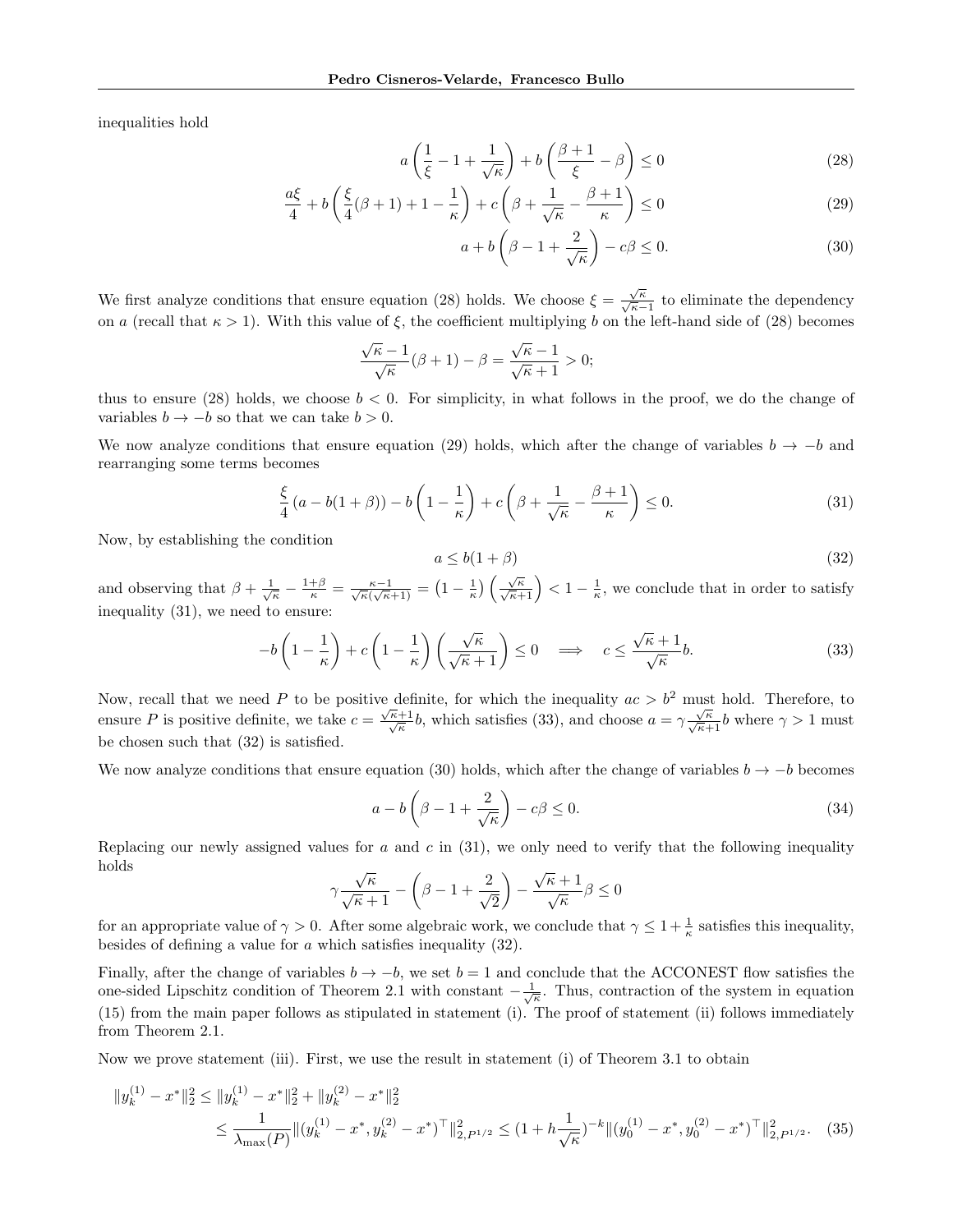Using this result, along with  $f(y_k^{(1)})$  $\mathcal{L}_{k}^{(1)}$ ) –  $f(x^*) \leq \nabla f(x^*)^\top (y_k^{(1)} - x^*) + \frac{L}{2} ||y_k^{(1)} - x^*||_2^2 = \frac{L}{2} ||y_k^{(1)} - x^*||_2^2$  from the  $L$ -smoothness of  $f$ , we obtain

$$
f(y_k^{(1)}) - f(x^*) \le \frac{L}{2\lambda_{\min}(P)} \|(y_0^{(1)} - x^*, y_0^{(2)} - x^*)^\top\|_{2, P^{1/2}}^2 \left(1 + h\frac{1}{\sqrt{\kappa}}\right)^{-2k},
$$

which concludes the proof of statement (iii).

Now we prove statement (iv). In order to apply Theorem 3.4, we need to find a Lipschitz constant for the vector field  $F_{\text{Acc}}$ . Thus,

$$
||F_{\text{Acc}}(y_k^{(1)}, y_k^{(2)})||_{2, P^{1/2}}^2
$$
  
\n
$$
\leq \lambda_{\text{max}}(P) ||F_{\text{Acc}}(y_k^{(1)}, y_k^{(2)})||_2^2
$$
  
\n
$$
\leq \lambda_{\text{max}}(P)(7 + 5\beta + 6\beta^2) ||(y_k^{(1)} - x^*, y_k^{(2)} - x^*)^\top||_2^2
$$
  
\n
$$
\leq \frac{\lambda_{\text{max}}(P)}{\lambda_{\text{min}}(P)} (7 + 5\beta + 6\beta^2) ||(y_k^{(1)} - x^*, y_k^{(2)} - x^*)^\top||_{2, P^{1/2}}^2.
$$
\n(36)

We now explain how we obtain the second inequality in (36). Firstly, note that  $\|F_{\text{Acc}}(y_k^{(1)})\|$  $\binom{(1)}{k},y_k^{(2)}$ We now explain how we obtain the second inequality in (36). Firstly, note that  $||F_{Acc}(y_k^{(1)}, y_k^{(2)})||_2^2 = ||y_k^{(2)} - y_k^{(1)} - \frac{1}{L}\nabla f(y_k^{(2)})||_2^2 + ||\beta(y_k^{(2)} - y_k^{(1)}) - \frac{1+\beta}{L}\nabla f(y_k^{(2)})||_2^2$ . Now,  $||y_k^{(2)} - y_k^{(1)} - \frac{1}{L}\nabla f(y_k^{($  $\|k^{(2)}\|_2^2 + \|\beta(y_k^{(2)} - y_k^{(1)})\|_2^2$  $h_k^{(1)}$ ) –  $\frac{1+\beta}{L} \nabla f(y_k^{(2)})$  $\|y_k^{(2)}\|_2^2$ . Now,  $\|y_k^{(2)} - y_k^{(1)} - \frac{1}{L}\nabla f(y_k^{(2)})\|_2^2$  $\|x_k^{(2)})\|_2 \le \|y_k^{(2)} - x^*\|_2 + \|y_k^{(1)} - x^*\|_2 +$  $\frac{1}{L}$ || $\nabla f(y_k^{(2)}$  $\|k^{(2)}(k) - \nabla f(x^*)\|_2 \leq 2\|y_k^{(2)} - x^*\|_2 + \|y_k^{(1)} - x^*\|_2$  by using the triangle inequality and the L-smoothness of f. Then,  $||y_k^{(2)} - y_k^{(1)} - \frac{1}{L} \nabla f(y_k^{(2)})||$  $\label{eq:21} \begin{split} &\binom{(2)}{k}||_{2}^{2} \leq 4\|y_{k}^{(2)}-x^{*}\|_{2}^{2}+\|y_{k}^{(1)}-x^{*}\|_{2}^{2}+4\|y_{k}^{(2)}-x^{*}\|_{2}\|y_{k}^{(1)}-x^{*}\|_{2} \leq 6\|y_{k}^{(2)}-x^{*}\|_{2}^{2}+\\ \end{split}$  $3||y_k^{(1)} - x^*||_2^2$ , where the last inequality follows from  $a^2 + b^2 \ge 2ab$  for any  $a, b \in \mathbb{R}$ . Likewise, we can obtain  $\|\beta(y_k^{(2)} - y_k^{(1)}\)$  ${k \choose k} - \frac{1+\beta}{L} \nabla f(y_k^{(2)})$  $\|k^{(2)}\|_2^2 \leq (1+4\beta+6\beta^2)\|y_k^{(2)}-x^*\|_2^2+(\beta+3\beta^2)\|y_k^{(1)}-x^*\|_2^2$ . Putting it all together, we obtain the sought inequality:  $|| F_{\text{Acc}}(y_k^{(1)})||$  $y_k^{(1)}, y_k^{(2)}$  $\|k^{(2)}_{k}\rangle\|_{2}^{2} = \|y_{k}^{(2)} - y_{k}^{(1)} - \frac{1}{L}\nabla f(y_{k}^{(2)})\|_{2}^{2}$  $\|k^{(2)}_k\|_2^2 + \|\beta(y_k^{(2)} - y_k^{(1)})\|_2^2$  ${k \choose k} - \frac{1+\beta}{L} \nabla f(y_k^{(2)})$  $\binom{2}{k}$  $\|_2^2 \leq$  $(7+5\beta+6\beta^2)\|(y_k^{(1)}-x^*,y_k^{(2)}-x^*)^{\top}\|_2^2.$ 

Then, since the square of the Lipschitz constant is  $\frac{\lambda_{\max}(P)}{\lambda_{\min}(P)}(7+5\beta+6\beta^2)$ , the optimal integration step-size according to Theorem 3.4 is  $h^* := \frac{1}{\sqrt{\kappa}(7+5\beta+6\beta^2)}$  $\lambda_{\min}(P)$  $\frac{\lambda_{\min}(P)}{\lambda_{\max}(P)}$ , and then we have that

$$
\|(y_k^{(1)}-x^*,y_k^{(2)}-x^*)^\top\|_{2,P^{1/2}} \leq (1-h^*\sqrt{\frac{\mu}{L}})^{k/2} \|(y_0^{(1)}-x^*,y_0^{(2)}-x^*)^\top\|_{2,P^{1/2}}
$$

for  $k = 1, 2, \ldots$ . Finally, a similar analysis to the proof of statement (iii) leads to

$$
f(y_k^{(1)}) - f(x^*) \le \frac{L}{2\lambda_{\min}(P)} \|(y_0^{(1)} - x^*, y_0^{(2)} - x^*)^\top\|_{2, P^{1/2}}^2 \left(1 - h^* \sqrt{\frac{\mu}{L}}\right)^k,
$$

which concludes the proof of statement (iv).

### D PROOF OF THEOREM 5.1

The proof of statement (i) is virtually the same as the one of statement (i) of Theorem 4.1 due to the assumption  $f(\cdot, t) \in \mathcal{S}_{\mu,L}^1$  for every  $t \geq 0$ . Now we prove statement (ii). Let us fix any  $t \geq 0$  and observe that

$$
0_n = -\nabla f(x^*(t), t). \tag{37}
$$

We first show that the curve  $t \mapsto x^*(t)$  is continuously differentiable. Define the function  $g: \mathbb{R}^{n+1} \to \mathbb{R}^n$  as  $g(t, x) = -\nabla f(x, t)$ . Since  $t \mapsto \nabla f(x, t)$  is continuously differentiable, the function g is continuously differentiable on  $\mathbb{R}^{n+1}$ . Moreover, note that  $\nabla_x g(t,x) = -\nabla^2 f(x,t) \preceq -\mu I_n$  which implies that  $\nabla_x g(t,x)$  is Hurwitz and therefore nonsingular. Then, the Implicit Function (Abraham et al., 1988, Theorem 2.5.7) implies the solutions  $t \mapsto x^*(t)$  of the algebraic equation (37) is continuously differentiable for any  $t \geq 0$ .

Now, differentiating equation (37) with respect to time,

$$
\Rightarrow 0_n = -\nabla^2 f(x^*(t), t)x^*(t) - \nabla f(x^*(t), t)
$$
  
\n
$$
\Rightarrow 0_m = -x^*(t) - (\nabla^2 f(x^*(t), t))^{-1} \nabla f(x^*(t), t)
$$
  
\n
$$
\Rightarrow \|x^*(t)\|_2 = \|(\nabla^2 f(x^*(t), t))^{-1} \nabla f(x^*(t), t)\|_2 \le \|(\nabla^2 f(x^*(t), t))^{-1}\|_2 \|\nabla f(x^*(t), t)\|_2 \le \frac{\rho}{\mu}
$$